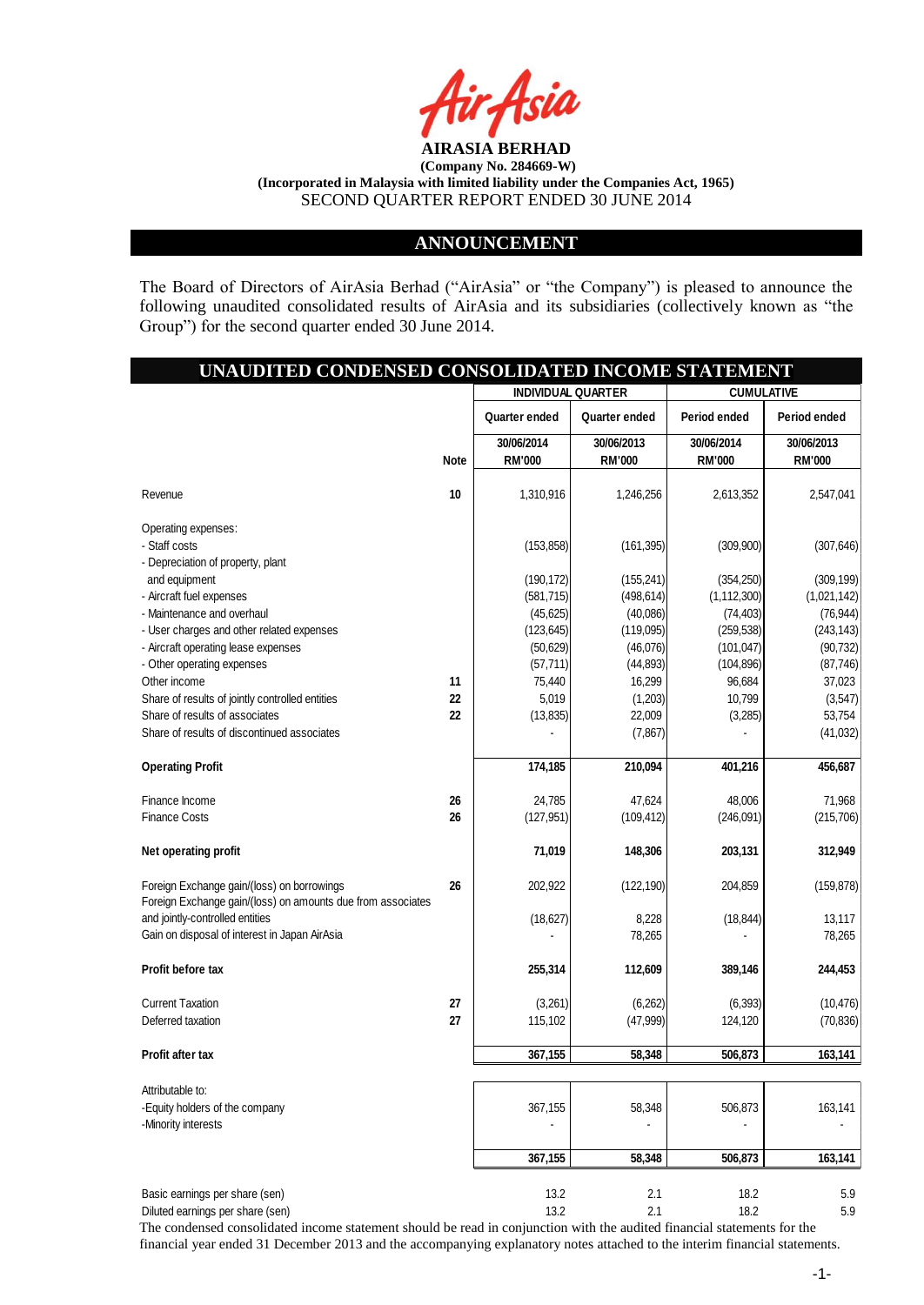4 sia

## **UNAUDITED CONDENSED CONSOLIDATED STATEMENT OF COMPREHENSIVE INCOME**

|                                                    |             | <b>INDIVIDUAL QUARTER</b>   |                             | <b>CUMULATIVE</b>           |                             |
|----------------------------------------------------|-------------|-----------------------------|-----------------------------|-----------------------------|-----------------------------|
|                                                    |             | Quarter ended               | Quarter ended               | Period ended                | Period ended                |
|                                                    | <b>Note</b> | 30/06/2014<br><b>RM'000</b> | 30/06/2013<br><b>RM'000</b> | 30/06/2014<br><b>RM'000</b> | 30/06/2013<br><b>RM'000</b> |
| Profit for the period                              |             | 367,155                     | 58,348                      | 506,873                     | 163,141                     |
| Other comprehensive (loss)/income                  |             |                             |                             |                             |                             |
| Available-for-sale financial assets                |             | (32, 871)                   | 54,754                      | (100, 556)                  | 194,702                     |
| Cash flow hedges                                   | 12          | (68, 995)                   | 3,946                       | (100, 263)                  | 46,690                      |
| Foreign currency translation differences           |             |                             |                             |                             |                             |
| Total comprehensive (loss)/income                  |             |                             |                             |                             |                             |
| for the period                                     |             | 265,289                     | 117,048                     | 306,054                     | 404,533                     |
| Total comprehensive income attributable to:        |             |                             |                             |                             |                             |
| Equity holders of the company<br>Minority Interest |             | 265,289                     | 117,048                     | 306,054                     | 404,533                     |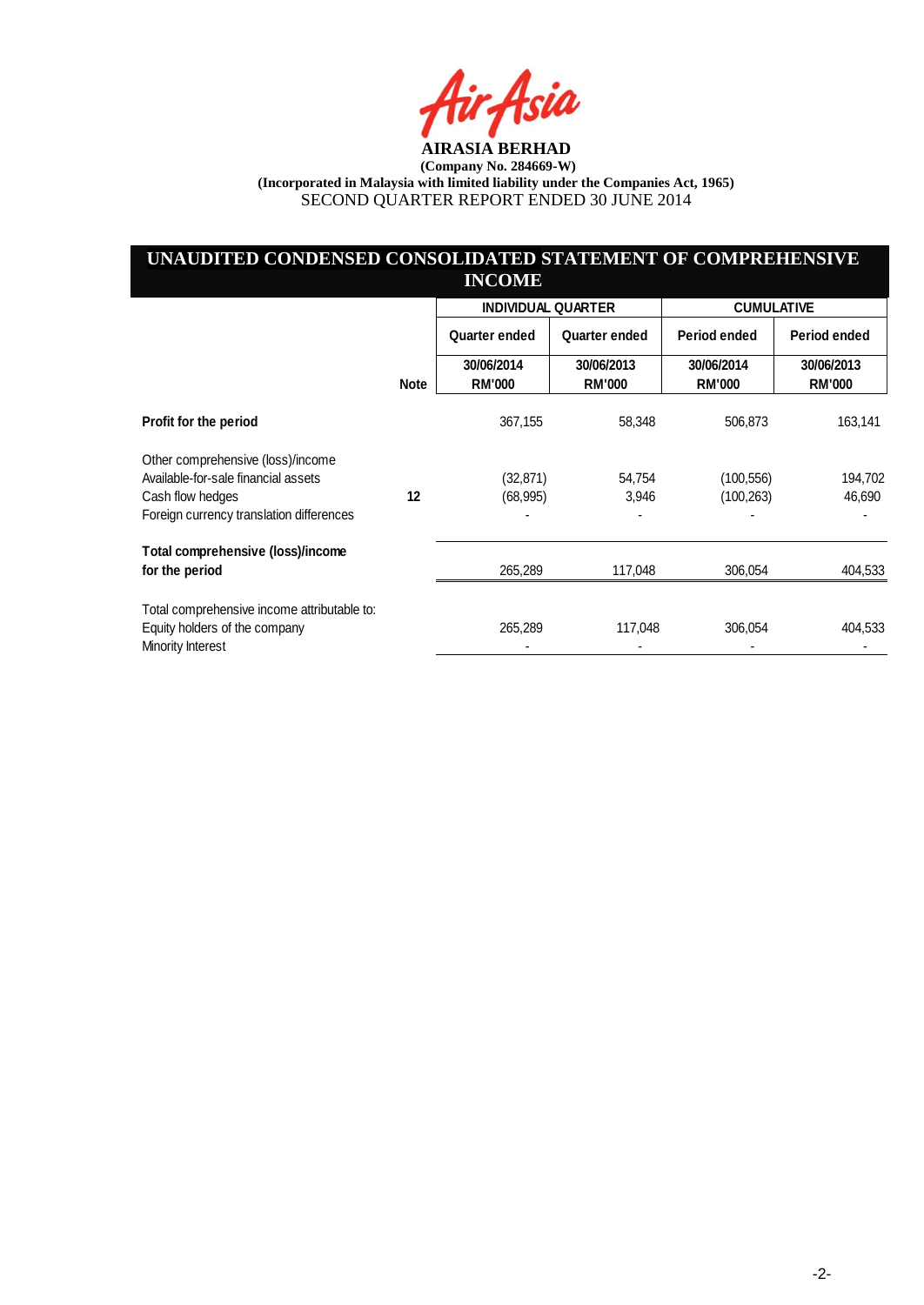Air Asia

#### **UNAUDITED CONDENSED CONSOLIDATED CASH FLOW STATEMENTS**

|                                                                                                                                                                                                                                                                                                                                                                                                    | <b>PERIOD ENDED</b>                                                       | <b>YEAR ENDED</b>                                                                                                 |
|----------------------------------------------------------------------------------------------------------------------------------------------------------------------------------------------------------------------------------------------------------------------------------------------------------------------------------------------------------------------------------------------------|---------------------------------------------------------------------------|-------------------------------------------------------------------------------------------------------------------|
|                                                                                                                                                                                                                                                                                                                                                                                                    | 30/06/2014<br><b>RM'000</b>                                               | 31/12/2013<br><b>RM'000</b>                                                                                       |
| <b>CASH FLOWS FROM OPERATING ACTIVITIES</b>                                                                                                                                                                                                                                                                                                                                                        |                                                                           |                                                                                                                   |
| Profit before taxation                                                                                                                                                                                                                                                                                                                                                                             | 389,146                                                                   | 361,235                                                                                                           |
| Adjustments:<br>Property, plant and equipment<br>- Depreciation<br>- Gain on disposal<br>- Gain on fair value of interest in AirAsia Japan<br>Fair value (gains)/losses on derivative financial intruments<br>Share of results of jointly-controlled entities<br>Share of results of associates<br>Impairment on available-for-sale financial asset<br>Net unrealised foreign exchange (gain)/loss | 309,900<br>(41)<br>(35, 790)<br>(10, 799)<br>3,285<br>2,685<br>(185, 169) | 597,258<br>(3,036)<br>(78, 265)<br>(287, 266)<br>(13,599)<br>(41,663)<br>2,685<br>517,669                         |
| Impairment of receivables<br>Interest expense<br>Dividend payable<br>Interest income                                                                                                                                                                                                                                                                                                               | 240,632<br>(111, 292)<br>(48,006)                                         | 18,864<br>428,406<br>(64, 208)                                                                                    |
| <b>Changes in working capital</b><br><b>Inventories</b><br>Receivables and prepayments<br>Trade and other payables<br>Intercompany balances<br>Cash generated from operations                                                                                                                                                                                                                      | 554,551<br>6,314<br>(68, 653)<br>150,467<br>(457, 736)<br>184,943         | 1,438,080<br>(5,795)<br>(197, 217)<br>464,809<br>(369, 431)<br>1,330,446                                          |
| Interest paid<br>Interest received<br>Tax paid<br>Net cash from operating activities                                                                                                                                                                                                                                                                                                               | (236,078)<br>48,006<br>(7, 273)<br>(10,402)                               | (411, 117)<br>64,208<br>(22, 399)<br>961,138                                                                      |
| <b>CASH FLOWS FROM INVESTING ACTIVITIES</b><br>Property, plant and equipment<br>- Additions<br>- Proceeds from disposal<br>Investment in an associate<br>Loan granted to associates<br>Loan repayments received from associates<br>Purchase of available-for-sale financial asset<br>Deposit on aircraft purchase<br>Placement of restricted cash<br>Net cash used in investing activities         | (1,492,517)<br>(17,727)<br>(224, 464)<br>(1,734,708)                      | (2, 117, 455)<br>16,437<br>(55, 975)<br>(145, 514)<br>30,649<br>78,265<br>(152, 483)<br>(171, 529)<br>(2,517,605) |
|                                                                                                                                                                                                                                                                                                                                                                                                    |                                                                           |                                                                                                                   |
| <b>CASH FLOWS FROM FINANCING FACILITIES</b><br>Proceeds from allotment of shares<br>Proceeds from borrowings<br>Dividend paid<br>Repayment of borrowings<br>Deposits pledged as securities                                                                                                                                                                                                         | 2,064<br>1,899,142<br>(393, 494)<br>(777)                                 | 1,248<br>2,424,972<br>(667, 214)<br>(1,250,227)<br>(928)                                                          |
| Net cash from / (used in) financing activities                                                                                                                                                                                                                                                                                                                                                     | 1.506.935                                                                 | 507,851                                                                                                           |
| <b>NET INCREASE FOR THE</b><br><b>FINANCIAL PERIOD/YEAR</b><br><b>CASH AND CASH EQUIVALENTS AT BEGINNING</b><br>OF THE FINANCIAL PERIOD<br><b>CURRENCY TRANSLATION</b>                                                                                                                                                                                                                             | (238, 175)<br>1,194,490                                                   | (1,048,616)<br>2,219,243                                                                                          |
| <b>DIFFERENCES</b><br>CASH AND CASH EQUIVALENTS AT END OF                                                                                                                                                                                                                                                                                                                                          |                                                                           | 23,863                                                                                                            |
| <b>FINANCIAL PERIOD*</b>                                                                                                                                                                                                                                                                                                                                                                           | 956,315                                                                   | 1,194,490                                                                                                         |

Net Cash Flow (238,175) (1,024,175) (1,024,1753) (1,024,175) (1,024,1753) (1,024,1753) (1,024,1753) \* The balance at end of financial period excludes restricted cash of RM396.0 million (31/12/13: RM171.5 million) and fixed deposits of RM15.2 million (31/12/13: RM14.4 million) pledged with licensed banks as securities for banking facilities granted to the Company

This Condensed Consolidated Cash Flow Statement should be read in conjunction with the Annual Financial Statements for the financial year ended 31 December 2013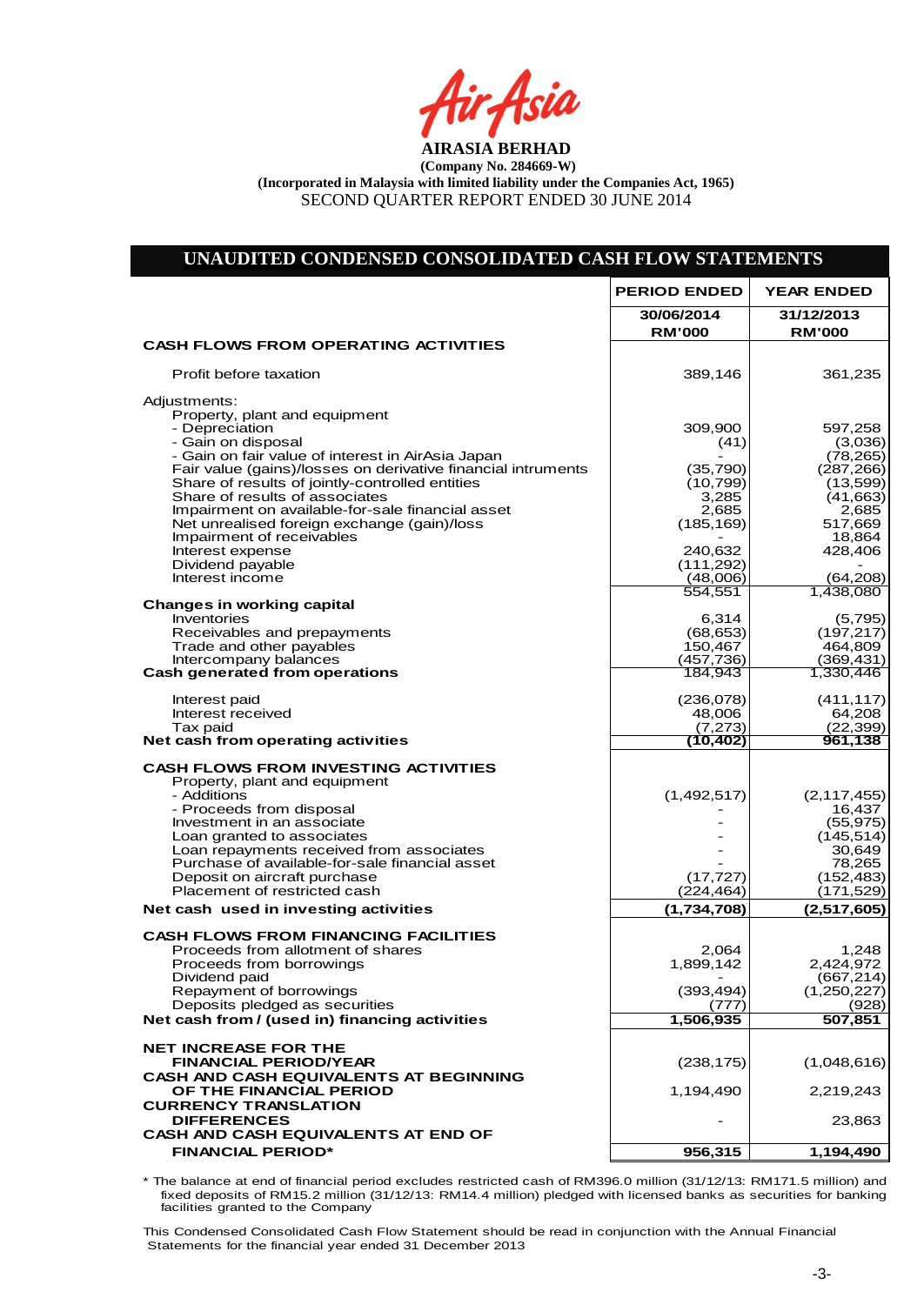ir Asia

## **UNAUDITED CONDENSED CONSOLIDATED STATEMENT OF FINANCIAL POSITION**

| 31/12/2013<br>30/06/2014<br><b>RM'000</b><br><b>RM'000</b><br><b>Note</b><br><b>NON CURRENT ASSETS</b><br>14<br>Property, plant and equipment<br>12,475,484<br>11,292,826<br>22<br>Investment in associates<br>257,316<br>260,483<br>22<br>145,153<br>134,354<br>Investment in a jointly controlled entity<br><b>AFS Financial Assets</b><br>571,895<br>468,832<br>Goodwill<br>7,334<br>7,334<br>Deferred tax assets<br>505,315<br>381,195<br>Receivables and prepayments<br>1,031,109<br>847,573<br>Deposit on aircraft purchase<br>660,121<br>642,394<br>Amounts due from an associate<br>533,783<br>559,190<br>32<br>Derivative Financial Instruments<br>141,986<br>235,665<br>14,932,909<br>16,226,433<br><b>CURRENT ASSETS</b><br><b>Inventories</b><br>23,206<br>29,520<br>Receivables and prepayments<br>616,623<br>731,506<br>Amounts due from a jointly controlled entity<br>43,568<br>33,703<br>738,735<br>Amount due from associates<br>1,226,823<br>Amount due from a related party<br>12,209<br>6,113<br>1,367,501<br>1,380,435<br>Deposits, bank and cash balances<br>32<br>Derivative Financial Instruments<br>12,601<br>3,173<br>3,302,531<br>2,923,185<br><b>CURRENT LIABILITIES</b><br>Trade and other payables<br>866,441<br>744,998<br>661,590<br>Sales in advance<br>523,630<br><b>Derivative Financial Instruments</b><br>32<br>29,545<br>8,264<br>467<br>467<br>Amount due to associate<br>18,702<br>15,145<br>Amount due to a related party<br>31<br>1,629,212<br>1,119,436<br><b>Borrowings</b><br><b>Current tax liabilities</b><br>1,029<br>1,074<br>2,572,255<br>3,047,745<br><b>NET CURRENT ASSETS</b><br>254,786<br>350,930<br><b>NON CURRENT LIABILITIES</b><br>Other payables and accruals<br>1,093,305<br>918,864<br>Amount due to an associate<br>78,208<br>60,859<br>31<br>9,858,634<br><b>Borrowings</b><br>9,051,416<br>32<br>Derivative Financial Instruments<br>253,450<br>251,768<br>11,283,597<br>10,282,907<br>5,197,622<br>5,000,932<br><b>CAPITAL AND RESERVES</b><br>$\overline{7}$<br>Share capital<br>278,297<br>278,106<br><b>Share Premium</b><br>1,230,941<br>1,229,068<br>Foreign exchange reserve<br>719<br>855<br>Retained earnings<br>2,926,491<br>3,322,072<br><b>Other Reserves</b><br>566,412<br>365,593<br>Shareholders' funds<br>5,197,622<br>5,000,932<br>Net assets per share attributable to ordinary<br>equity holders of the Company (RM)<br>1.87<br>1.80 |  | <b>AS AT</b> | <b>AS AT</b> |
|---------------------------------------------------------------------------------------------------------------------------------------------------------------------------------------------------------------------------------------------------------------------------------------------------------------------------------------------------------------------------------------------------------------------------------------------------------------------------------------------------------------------------------------------------------------------------------------------------------------------------------------------------------------------------------------------------------------------------------------------------------------------------------------------------------------------------------------------------------------------------------------------------------------------------------------------------------------------------------------------------------------------------------------------------------------------------------------------------------------------------------------------------------------------------------------------------------------------------------------------------------------------------------------------------------------------------------------------------------------------------------------------------------------------------------------------------------------------------------------------------------------------------------------------------------------------------------------------------------------------------------------------------------------------------------------------------------------------------------------------------------------------------------------------------------------------------------------------------------------------------------------------------------------------------------------------------------------------------------------------------------------------------------------------------------------------------------------------------------------------------------------------------------------------------------------------------------------------------------------------------------------------------------------------------------------------------------------------------------------------------------------------------------------------------|--|--------------|--------------|
|                                                                                                                                                                                                                                                                                                                                                                                                                                                                                                                                                                                                                                                                                                                                                                                                                                                                                                                                                                                                                                                                                                                                                                                                                                                                                                                                                                                                                                                                                                                                                                                                                                                                                                                                                                                                                                                                                                                                                                                                                                                                                                                                                                                                                                                                                                                                                                                                                           |  |              |              |
|                                                                                                                                                                                                                                                                                                                                                                                                                                                                                                                                                                                                                                                                                                                                                                                                                                                                                                                                                                                                                                                                                                                                                                                                                                                                                                                                                                                                                                                                                                                                                                                                                                                                                                                                                                                                                                                                                                                                                                                                                                                                                                                                                                                                                                                                                                                                                                                                                           |  |              |              |
|                                                                                                                                                                                                                                                                                                                                                                                                                                                                                                                                                                                                                                                                                                                                                                                                                                                                                                                                                                                                                                                                                                                                                                                                                                                                                                                                                                                                                                                                                                                                                                                                                                                                                                                                                                                                                                                                                                                                                                                                                                                                                                                                                                                                                                                                                                                                                                                                                           |  |              |              |
|                                                                                                                                                                                                                                                                                                                                                                                                                                                                                                                                                                                                                                                                                                                                                                                                                                                                                                                                                                                                                                                                                                                                                                                                                                                                                                                                                                                                                                                                                                                                                                                                                                                                                                                                                                                                                                                                                                                                                                                                                                                                                                                                                                                                                                                                                                                                                                                                                           |  |              |              |
|                                                                                                                                                                                                                                                                                                                                                                                                                                                                                                                                                                                                                                                                                                                                                                                                                                                                                                                                                                                                                                                                                                                                                                                                                                                                                                                                                                                                                                                                                                                                                                                                                                                                                                                                                                                                                                                                                                                                                                                                                                                                                                                                                                                                                                                                                                                                                                                                                           |  |              |              |
|                                                                                                                                                                                                                                                                                                                                                                                                                                                                                                                                                                                                                                                                                                                                                                                                                                                                                                                                                                                                                                                                                                                                                                                                                                                                                                                                                                                                                                                                                                                                                                                                                                                                                                                                                                                                                                                                                                                                                                                                                                                                                                                                                                                                                                                                                                                                                                                                                           |  |              |              |
|                                                                                                                                                                                                                                                                                                                                                                                                                                                                                                                                                                                                                                                                                                                                                                                                                                                                                                                                                                                                                                                                                                                                                                                                                                                                                                                                                                                                                                                                                                                                                                                                                                                                                                                                                                                                                                                                                                                                                                                                                                                                                                                                                                                                                                                                                                                                                                                                                           |  |              |              |
|                                                                                                                                                                                                                                                                                                                                                                                                                                                                                                                                                                                                                                                                                                                                                                                                                                                                                                                                                                                                                                                                                                                                                                                                                                                                                                                                                                                                                                                                                                                                                                                                                                                                                                                                                                                                                                                                                                                                                                                                                                                                                                                                                                                                                                                                                                                                                                                                                           |  |              |              |
|                                                                                                                                                                                                                                                                                                                                                                                                                                                                                                                                                                                                                                                                                                                                                                                                                                                                                                                                                                                                                                                                                                                                                                                                                                                                                                                                                                                                                                                                                                                                                                                                                                                                                                                                                                                                                                                                                                                                                                                                                                                                                                                                                                                                                                                                                                                                                                                                                           |  |              |              |
|                                                                                                                                                                                                                                                                                                                                                                                                                                                                                                                                                                                                                                                                                                                                                                                                                                                                                                                                                                                                                                                                                                                                                                                                                                                                                                                                                                                                                                                                                                                                                                                                                                                                                                                                                                                                                                                                                                                                                                                                                                                                                                                                                                                                                                                                                                                                                                                                                           |  |              |              |
|                                                                                                                                                                                                                                                                                                                                                                                                                                                                                                                                                                                                                                                                                                                                                                                                                                                                                                                                                                                                                                                                                                                                                                                                                                                                                                                                                                                                                                                                                                                                                                                                                                                                                                                                                                                                                                                                                                                                                                                                                                                                                                                                                                                                                                                                                                                                                                                                                           |  |              |              |
|                                                                                                                                                                                                                                                                                                                                                                                                                                                                                                                                                                                                                                                                                                                                                                                                                                                                                                                                                                                                                                                                                                                                                                                                                                                                                                                                                                                                                                                                                                                                                                                                                                                                                                                                                                                                                                                                                                                                                                                                                                                                                                                                                                                                                                                                                                                                                                                                                           |  |              |              |
|                                                                                                                                                                                                                                                                                                                                                                                                                                                                                                                                                                                                                                                                                                                                                                                                                                                                                                                                                                                                                                                                                                                                                                                                                                                                                                                                                                                                                                                                                                                                                                                                                                                                                                                                                                                                                                                                                                                                                                                                                                                                                                                                                                                                                                                                                                                                                                                                                           |  |              |              |
|                                                                                                                                                                                                                                                                                                                                                                                                                                                                                                                                                                                                                                                                                                                                                                                                                                                                                                                                                                                                                                                                                                                                                                                                                                                                                                                                                                                                                                                                                                                                                                                                                                                                                                                                                                                                                                                                                                                                                                                                                                                                                                                                                                                                                                                                                                                                                                                                                           |  |              |              |
|                                                                                                                                                                                                                                                                                                                                                                                                                                                                                                                                                                                                                                                                                                                                                                                                                                                                                                                                                                                                                                                                                                                                                                                                                                                                                                                                                                                                                                                                                                                                                                                                                                                                                                                                                                                                                                                                                                                                                                                                                                                                                                                                                                                                                                                                                                                                                                                                                           |  |              |              |
|                                                                                                                                                                                                                                                                                                                                                                                                                                                                                                                                                                                                                                                                                                                                                                                                                                                                                                                                                                                                                                                                                                                                                                                                                                                                                                                                                                                                                                                                                                                                                                                                                                                                                                                                                                                                                                                                                                                                                                                                                                                                                                                                                                                                                                                                                                                                                                                                                           |  |              |              |
|                                                                                                                                                                                                                                                                                                                                                                                                                                                                                                                                                                                                                                                                                                                                                                                                                                                                                                                                                                                                                                                                                                                                                                                                                                                                                                                                                                                                                                                                                                                                                                                                                                                                                                                                                                                                                                                                                                                                                                                                                                                                                                                                                                                                                                                                                                                                                                                                                           |  |              |              |
|                                                                                                                                                                                                                                                                                                                                                                                                                                                                                                                                                                                                                                                                                                                                                                                                                                                                                                                                                                                                                                                                                                                                                                                                                                                                                                                                                                                                                                                                                                                                                                                                                                                                                                                                                                                                                                                                                                                                                                                                                                                                                                                                                                                                                                                                                                                                                                                                                           |  |              |              |
|                                                                                                                                                                                                                                                                                                                                                                                                                                                                                                                                                                                                                                                                                                                                                                                                                                                                                                                                                                                                                                                                                                                                                                                                                                                                                                                                                                                                                                                                                                                                                                                                                                                                                                                                                                                                                                                                                                                                                                                                                                                                                                                                                                                                                                                                                                                                                                                                                           |  |              |              |
|                                                                                                                                                                                                                                                                                                                                                                                                                                                                                                                                                                                                                                                                                                                                                                                                                                                                                                                                                                                                                                                                                                                                                                                                                                                                                                                                                                                                                                                                                                                                                                                                                                                                                                                                                                                                                                                                                                                                                                                                                                                                                                                                                                                                                                                                                                                                                                                                                           |  |              |              |
|                                                                                                                                                                                                                                                                                                                                                                                                                                                                                                                                                                                                                                                                                                                                                                                                                                                                                                                                                                                                                                                                                                                                                                                                                                                                                                                                                                                                                                                                                                                                                                                                                                                                                                                                                                                                                                                                                                                                                                                                                                                                                                                                                                                                                                                                                                                                                                                                                           |  |              |              |
|                                                                                                                                                                                                                                                                                                                                                                                                                                                                                                                                                                                                                                                                                                                                                                                                                                                                                                                                                                                                                                                                                                                                                                                                                                                                                                                                                                                                                                                                                                                                                                                                                                                                                                                                                                                                                                                                                                                                                                                                                                                                                                                                                                                                                                                                                                                                                                                                                           |  |              |              |
|                                                                                                                                                                                                                                                                                                                                                                                                                                                                                                                                                                                                                                                                                                                                                                                                                                                                                                                                                                                                                                                                                                                                                                                                                                                                                                                                                                                                                                                                                                                                                                                                                                                                                                                                                                                                                                                                                                                                                                                                                                                                                                                                                                                                                                                                                                                                                                                                                           |  |              |              |
|                                                                                                                                                                                                                                                                                                                                                                                                                                                                                                                                                                                                                                                                                                                                                                                                                                                                                                                                                                                                                                                                                                                                                                                                                                                                                                                                                                                                                                                                                                                                                                                                                                                                                                                                                                                                                                                                                                                                                                                                                                                                                                                                                                                                                                                                                                                                                                                                                           |  |              |              |
|                                                                                                                                                                                                                                                                                                                                                                                                                                                                                                                                                                                                                                                                                                                                                                                                                                                                                                                                                                                                                                                                                                                                                                                                                                                                                                                                                                                                                                                                                                                                                                                                                                                                                                                                                                                                                                                                                                                                                                                                                                                                                                                                                                                                                                                                                                                                                                                                                           |  |              |              |
|                                                                                                                                                                                                                                                                                                                                                                                                                                                                                                                                                                                                                                                                                                                                                                                                                                                                                                                                                                                                                                                                                                                                                                                                                                                                                                                                                                                                                                                                                                                                                                                                                                                                                                                                                                                                                                                                                                                                                                                                                                                                                                                                                                                                                                                                                                                                                                                                                           |  |              |              |
|                                                                                                                                                                                                                                                                                                                                                                                                                                                                                                                                                                                                                                                                                                                                                                                                                                                                                                                                                                                                                                                                                                                                                                                                                                                                                                                                                                                                                                                                                                                                                                                                                                                                                                                                                                                                                                                                                                                                                                                                                                                                                                                                                                                                                                                                                                                                                                                                                           |  |              |              |
|                                                                                                                                                                                                                                                                                                                                                                                                                                                                                                                                                                                                                                                                                                                                                                                                                                                                                                                                                                                                                                                                                                                                                                                                                                                                                                                                                                                                                                                                                                                                                                                                                                                                                                                                                                                                                                                                                                                                                                                                                                                                                                                                                                                                                                                                                                                                                                                                                           |  |              |              |
|                                                                                                                                                                                                                                                                                                                                                                                                                                                                                                                                                                                                                                                                                                                                                                                                                                                                                                                                                                                                                                                                                                                                                                                                                                                                                                                                                                                                                                                                                                                                                                                                                                                                                                                                                                                                                                                                                                                                                                                                                                                                                                                                                                                                                                                                                                                                                                                                                           |  |              |              |
|                                                                                                                                                                                                                                                                                                                                                                                                                                                                                                                                                                                                                                                                                                                                                                                                                                                                                                                                                                                                                                                                                                                                                                                                                                                                                                                                                                                                                                                                                                                                                                                                                                                                                                                                                                                                                                                                                                                                                                                                                                                                                                                                                                                                                                                                                                                                                                                                                           |  |              |              |
|                                                                                                                                                                                                                                                                                                                                                                                                                                                                                                                                                                                                                                                                                                                                                                                                                                                                                                                                                                                                                                                                                                                                                                                                                                                                                                                                                                                                                                                                                                                                                                                                                                                                                                                                                                                                                                                                                                                                                                                                                                                                                                                                                                                                                                                                                                                                                                                                                           |  |              |              |
|                                                                                                                                                                                                                                                                                                                                                                                                                                                                                                                                                                                                                                                                                                                                                                                                                                                                                                                                                                                                                                                                                                                                                                                                                                                                                                                                                                                                                                                                                                                                                                                                                                                                                                                                                                                                                                                                                                                                                                                                                                                                                                                                                                                                                                                                                                                                                                                                                           |  |              |              |
|                                                                                                                                                                                                                                                                                                                                                                                                                                                                                                                                                                                                                                                                                                                                                                                                                                                                                                                                                                                                                                                                                                                                                                                                                                                                                                                                                                                                                                                                                                                                                                                                                                                                                                                                                                                                                                                                                                                                                                                                                                                                                                                                                                                                                                                                                                                                                                                                                           |  |              |              |
|                                                                                                                                                                                                                                                                                                                                                                                                                                                                                                                                                                                                                                                                                                                                                                                                                                                                                                                                                                                                                                                                                                                                                                                                                                                                                                                                                                                                                                                                                                                                                                                                                                                                                                                                                                                                                                                                                                                                                                                                                                                                                                                                                                                                                                                                                                                                                                                                                           |  |              |              |
|                                                                                                                                                                                                                                                                                                                                                                                                                                                                                                                                                                                                                                                                                                                                                                                                                                                                                                                                                                                                                                                                                                                                                                                                                                                                                                                                                                                                                                                                                                                                                                                                                                                                                                                                                                                                                                                                                                                                                                                                                                                                                                                                                                                                                                                                                                                                                                                                                           |  |              |              |
|                                                                                                                                                                                                                                                                                                                                                                                                                                                                                                                                                                                                                                                                                                                                                                                                                                                                                                                                                                                                                                                                                                                                                                                                                                                                                                                                                                                                                                                                                                                                                                                                                                                                                                                                                                                                                                                                                                                                                                                                                                                                                                                                                                                                                                                                                                                                                                                                                           |  |              |              |
|                                                                                                                                                                                                                                                                                                                                                                                                                                                                                                                                                                                                                                                                                                                                                                                                                                                                                                                                                                                                                                                                                                                                                                                                                                                                                                                                                                                                                                                                                                                                                                                                                                                                                                                                                                                                                                                                                                                                                                                                                                                                                                                                                                                                                                                                                                                                                                                                                           |  |              |              |
|                                                                                                                                                                                                                                                                                                                                                                                                                                                                                                                                                                                                                                                                                                                                                                                                                                                                                                                                                                                                                                                                                                                                                                                                                                                                                                                                                                                                                                                                                                                                                                                                                                                                                                                                                                                                                                                                                                                                                                                                                                                                                                                                                                                                                                                                                                                                                                                                                           |  |              |              |
|                                                                                                                                                                                                                                                                                                                                                                                                                                                                                                                                                                                                                                                                                                                                                                                                                                                                                                                                                                                                                                                                                                                                                                                                                                                                                                                                                                                                                                                                                                                                                                                                                                                                                                                                                                                                                                                                                                                                                                                                                                                                                                                                                                                                                                                                                                                                                                                                                           |  |              |              |
|                                                                                                                                                                                                                                                                                                                                                                                                                                                                                                                                                                                                                                                                                                                                                                                                                                                                                                                                                                                                                                                                                                                                                                                                                                                                                                                                                                                                                                                                                                                                                                                                                                                                                                                                                                                                                                                                                                                                                                                                                                                                                                                                                                                                                                                                                                                                                                                                                           |  |              |              |
|                                                                                                                                                                                                                                                                                                                                                                                                                                                                                                                                                                                                                                                                                                                                                                                                                                                                                                                                                                                                                                                                                                                                                                                                                                                                                                                                                                                                                                                                                                                                                                                                                                                                                                                                                                                                                                                                                                                                                                                                                                                                                                                                                                                                                                                                                                                                                                                                                           |  |              |              |
|                                                                                                                                                                                                                                                                                                                                                                                                                                                                                                                                                                                                                                                                                                                                                                                                                                                                                                                                                                                                                                                                                                                                                                                                                                                                                                                                                                                                                                                                                                                                                                                                                                                                                                                                                                                                                                                                                                                                                                                                                                                                                                                                                                                                                                                                                                                                                                                                                           |  |              |              |
|                                                                                                                                                                                                                                                                                                                                                                                                                                                                                                                                                                                                                                                                                                                                                                                                                                                                                                                                                                                                                                                                                                                                                                                                                                                                                                                                                                                                                                                                                                                                                                                                                                                                                                                                                                                                                                                                                                                                                                                                                                                                                                                                                                                                                                                                                                                                                                                                                           |  |              |              |
|                                                                                                                                                                                                                                                                                                                                                                                                                                                                                                                                                                                                                                                                                                                                                                                                                                                                                                                                                                                                                                                                                                                                                                                                                                                                                                                                                                                                                                                                                                                                                                                                                                                                                                                                                                                                                                                                                                                                                                                                                                                                                                                                                                                                                                                                                                                                                                                                                           |  |              |              |
|                                                                                                                                                                                                                                                                                                                                                                                                                                                                                                                                                                                                                                                                                                                                                                                                                                                                                                                                                                                                                                                                                                                                                                                                                                                                                                                                                                                                                                                                                                                                                                                                                                                                                                                                                                                                                                                                                                                                                                                                                                                                                                                                                                                                                                                                                                                                                                                                                           |  |              |              |
|                                                                                                                                                                                                                                                                                                                                                                                                                                                                                                                                                                                                                                                                                                                                                                                                                                                                                                                                                                                                                                                                                                                                                                                                                                                                                                                                                                                                                                                                                                                                                                                                                                                                                                                                                                                                                                                                                                                                                                                                                                                                                                                                                                                                                                                                                                                                                                                                                           |  |              |              |
|                                                                                                                                                                                                                                                                                                                                                                                                                                                                                                                                                                                                                                                                                                                                                                                                                                                                                                                                                                                                                                                                                                                                                                                                                                                                                                                                                                                                                                                                                                                                                                                                                                                                                                                                                                                                                                                                                                                                                                                                                                                                                                                                                                                                                                                                                                                                                                                                                           |  |              |              |
|                                                                                                                                                                                                                                                                                                                                                                                                                                                                                                                                                                                                                                                                                                                                                                                                                                                                                                                                                                                                                                                                                                                                                                                                                                                                                                                                                                                                                                                                                                                                                                                                                                                                                                                                                                                                                                                                                                                                                                                                                                                                                                                                                                                                                                                                                                                                                                                                                           |  |              |              |
|                                                                                                                                                                                                                                                                                                                                                                                                                                                                                                                                                                                                                                                                                                                                                                                                                                                                                                                                                                                                                                                                                                                                                                                                                                                                                                                                                                                                                                                                                                                                                                                                                                                                                                                                                                                                                                                                                                                                                                                                                                                                                                                                                                                                                                                                                                                                                                                                                           |  |              |              |
|                                                                                                                                                                                                                                                                                                                                                                                                                                                                                                                                                                                                                                                                                                                                                                                                                                                                                                                                                                                                                                                                                                                                                                                                                                                                                                                                                                                                                                                                                                                                                                                                                                                                                                                                                                                                                                                                                                                                                                                                                                                                                                                                                                                                                                                                                                                                                                                                                           |  |              |              |

The condensed consolidated statement of financial position should be read in conjunction with the audited financial statements for the financial year ended 31 December 2013 and the accompanying explanatory notes attached to the interim financial statements.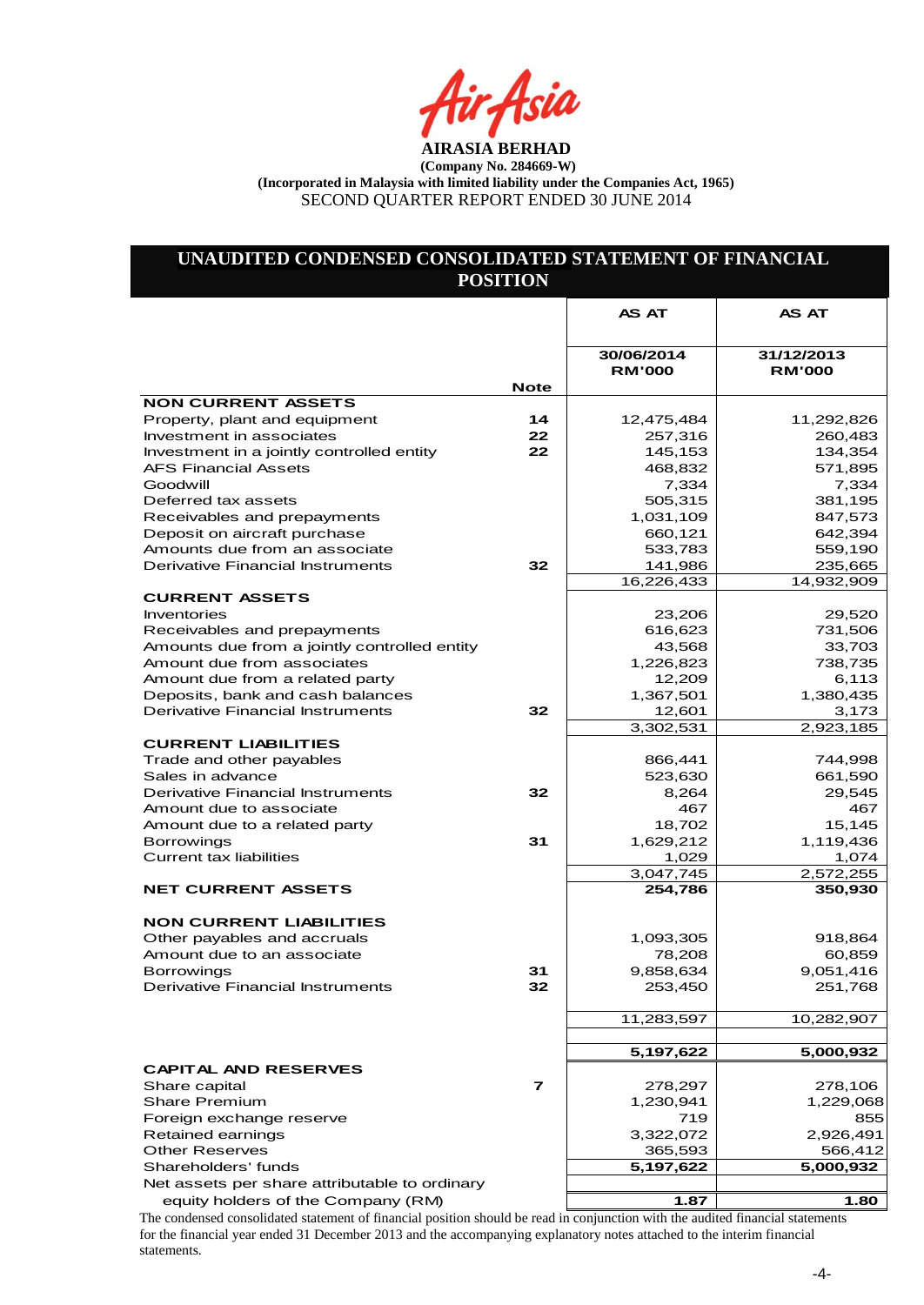fsia

|                                                                                                    |                                                                   |                                          |                                          |                                                         | UNAUDITED CONDENSED CONSOLIDATED STATEMENT OF CHANGES IN EQUITY |                                                |                                                     |                               |                                                     |                                                |
|----------------------------------------------------------------------------------------------------|-------------------------------------------------------------------|------------------------------------------|------------------------------------------|---------------------------------------------------------|-----------------------------------------------------------------|------------------------------------------------|-----------------------------------------------------|-------------------------------|-----------------------------------------------------|------------------------------------------------|
|                                                                                                    |                                                                   |                                          |                                          |                                                         | Attributable to Equity Holders of the Company                   |                                                |                                                     |                               |                                                     |                                                |
|                                                                                                    | <b>Issued and fully paid</b><br>ordinary shares<br>of RM0.10 each |                                          |                                          |                                                         |                                                                 |                                                |                                                     |                               |                                                     |                                                |
|                                                                                                    | <b>Number</b><br>of shares<br>000                                 | <b>Nominal</b><br>Value<br><b>RM'000</b> | <b>Share</b><br>Premium<br><b>RM'000</b> | Foreign<br>Exchange<br><b>Reserves</b><br><b>RM'000</b> | <b>Cash Flow</b><br>Hedge<br><b>Reserves</b><br><b>RM'000</b>   | <b>AFS</b><br><b>Reserves</b><br><b>RM'000</b> | <b>Retained</b><br><b>Earnings</b><br><b>RM'000</b> | <b>Total</b><br><b>RM'000</b> | <b>Minority</b><br><b>Interest</b><br><b>RM'000</b> | <b>TOTAL</b><br><b>EQUITY</b><br><b>RM'000</b> |
| At 1 January 2014                                                                                  | 2,781,064                                                         | 278,106                                  | 1,229,068                                | 855                                                     | 80,065                                                          | 486,347                                        | 2,926,491                                           | 5,000,932                     |                                                     | 5,000,932                                      |
| Net Profit for the period                                                                          |                                                                   |                                          |                                          |                                                         |                                                                 |                                                | 506,873                                             | 506,873                       |                                                     | 506,873                                        |
| Other comprehensive income                                                                         |                                                                   |                                          |                                          | (136)                                                   | (100, 263)                                                      | (100, 556)                                     |                                                     | (200, 955)                    | $\overline{\phantom{a}}$                            | (200, 955)                                     |
| <b>Dividends</b>                                                                                   |                                                                   |                                          |                                          |                                                         |                                                                 |                                                | (111, 292)                                          | (111, 292)                    |                                                     | (111, 292)                                     |
| <b>Issuance of ordinary shares</b><br>- Pursuant to the Employees'<br>Share Option Scheme ('ESOS') | 1,912                                                             | 191                                      | 1,873                                    |                                                         |                                                                 |                                                |                                                     | 2,064                         |                                                     | 2,064                                          |
| At 30 June 2014                                                                                    | 2,782,976                                                         | 278,297                                  | 1,230,941                                | 719                                                     | (20, 198)                                                       | 385,791                                        | 3,322,072                                           | 5,197,622                     |                                                     | $\overline{5,197,622}$                         |
| At 1 January 2013                                                                                  | 2,779,908                                                         | 277,991                                  | 1,227,935                                | 451                                                     | (98, 148)                                                       | 220,559                                        | 4,273,311                                           | 5,902,099                     | $\overline{\phantom{a}}$                            | 5,902,099                                      |
| Effects of adoption of MFRS 128                                                                    | $\overline{\phantom{0}}$                                          | $\overline{a}$                           |                                          | $\overline{\phantom{0}}$                                |                                                                 |                                                | (1,041,730)                                         | (1,041,730)                   | $\overline{a}$                                      | (1,041,730)                                    |
| At 1 January 2013 (restated)                                                                       | 2,779,908                                                         | 277,991                                  | 1,227,935                                | 451                                                     | (98, 148)                                                       | 220,559                                        | 3,231,581                                           | 4,860,369                     | $\overline{\phantom{a}}$                            | 4,860,369                                      |
| Net profit for the financial year                                                                  |                                                                   |                                          |                                          |                                                         |                                                                 |                                                | 362,124                                             | 362,124                       |                                                     | 362,124                                        |
| Other comprehensive income                                                                         |                                                                   |                                          |                                          | 404                                                     | 178,213                                                         | 265,788                                        |                                                     | 444,405                       |                                                     | 444,405                                        |
| <b>Dividends</b>                                                                                   |                                                                   |                                          |                                          |                                                         |                                                                 |                                                | (667, 214)                                          | (667, 214)                    | $\overline{\phantom{a}}$                            | (667, 214)                                     |
| <b>Issuance of ordinary shares</b><br>- Pursuant to the Employees'<br>Share Option Scheme ('ESOS') | 1,156                                                             | 115                                      | 1,133                                    |                                                         |                                                                 |                                                |                                                     | 1,248                         |                                                     | 1,248                                          |
| At 31 December 2013                                                                                | 2,781,064                                                         | 278,106                                  | 1,229,068                                | 855                                                     | 80,065                                                          | 486,347                                        | 2,926,491                                           | 5,000,932                     | $\sim$                                              | 5,000,932                                      |

The condensed consolidated statement of changes in equity should be read in conjunction with the audited financial statements for the financial year ended 31 December 2013 and the accompanying explanatory notes attached to the interim financial statements.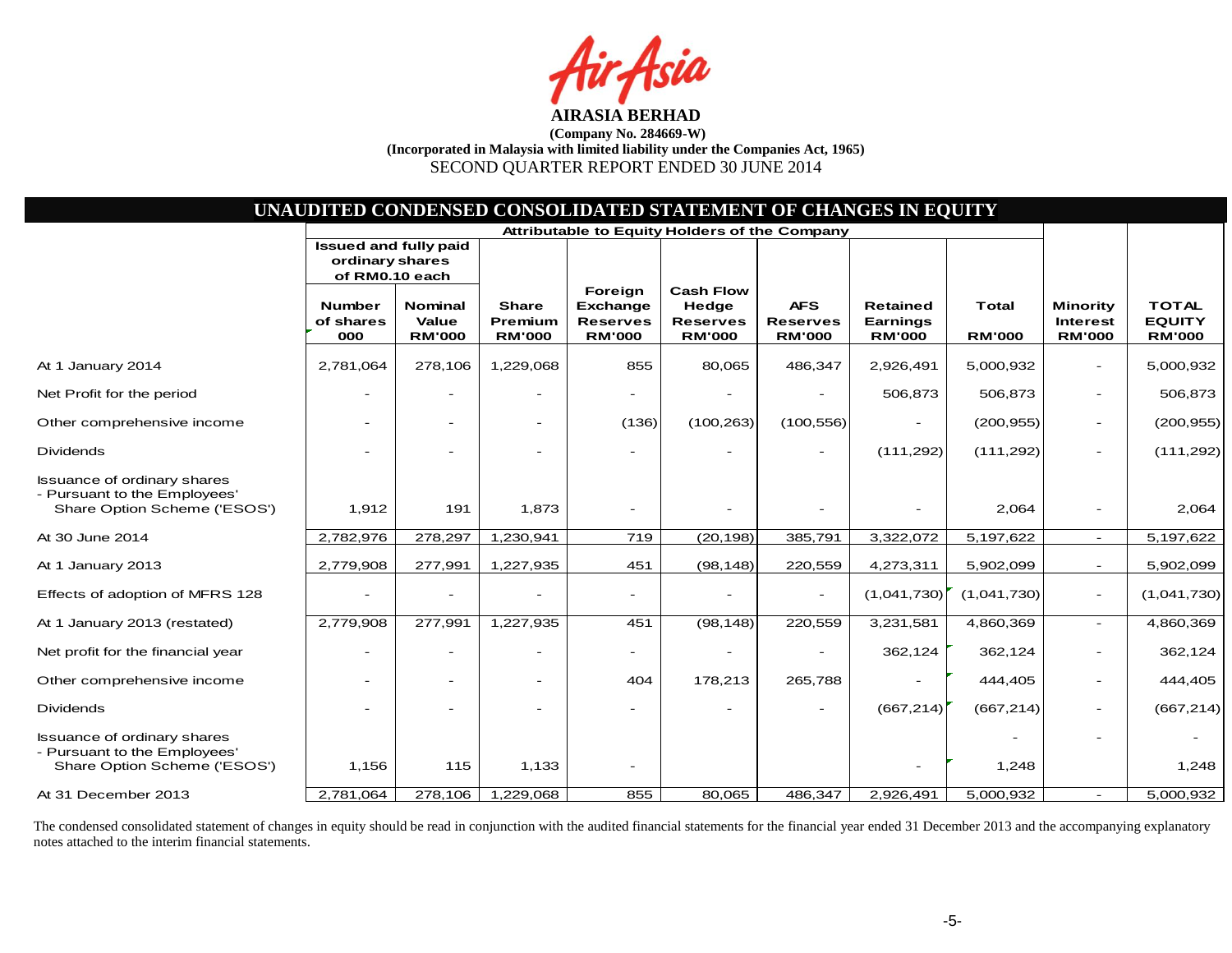

**KEY OPERATING STATISTICS – 30 JUNE 2014**

**Performance indicator for Malaysian operations for current quarter against the same quarter last year**

| <b>Quarter Ended: 30 June</b>      | Apr - Jun<br>2014 | Apr - Jun<br>2013 | Change y-o-y |
|------------------------------------|-------------------|-------------------|--------------|
|                                    |                   |                   |              |
| Passengers Carried                 | 5,573,241         | 5,509,576         | 1%           |
| Capacity                           | 6,963,840         | 6,896,880         | 1%           |
| Seat Load Factor                   | 80%               | 80%               | 0 ppt        |
| RPK (million)                      | 6,799             | 6,640             | 2%           |
| ASK (million)                      | 8,535             | 8,303             | 3%           |
| Average Fare (RM)                  | 157               | 159               | $-1%$        |
| Ancillary Income Per Pax (RM)      | 45                | 40                | 13%          |
| Unit Passenger Revenue (RM)        | 202               | 199               | 2%           |
| Revenue / ASK (sen)                | 15.36             | 15.01             | 2%           |
| Revenue / ASK (US cents)           | 4.76              | 4.65              | 2%           |
| Cost / ASK (sen)                   | 13.32             | 12.48             | 7%           |
| Cost / ASK (US cents)              | 4.12              | 3.86              | 7%           |
| Cost / ASK-ex Fuel (sen)           | 6.50              | 6.47              | 0%           |
| Cost / ASK-ex Fuel (US cents)      | 2.01              | 2.00              | 0%           |
| Aircraft (end of period)           | 80                | 66                | 21%          |
| Average Stage Length (km)          | 1,212             | 1,096             | 11%          |
| Number of Flights                  | 38,688            | 38,316            | 1%           |
| <b>Fuel Consumed (Barrels)</b>     | 1,393,176         | 1,299,843         | 7%           |
| Average Fuel Price (US\$ / Barrel) | 129               | 119               | 9%           |

*Exchange Rate: RM:USD – 3.2298 - prior year US cent figures are restated at the current period average exchange rate*

#### **Definition and calculation methodology**

| ASK (Available Seat Kilometres)    | Total available seats multiplied by the distance flown.        |
|------------------------------------|----------------------------------------------------------------|
| RPK (Revenue Passenger Kilometres) | Number of passengers carried multiplied by distance<br>flown   |
| Revenue/ASK                        | Total revenue divided by ASK                                   |
| Cost/ASK                           | Total expenses before operating profit divided by ASK          |
| Cost/ASK - ex fuel                 | Costs, as defined above, less fuel expenses, divided by<br>ASK |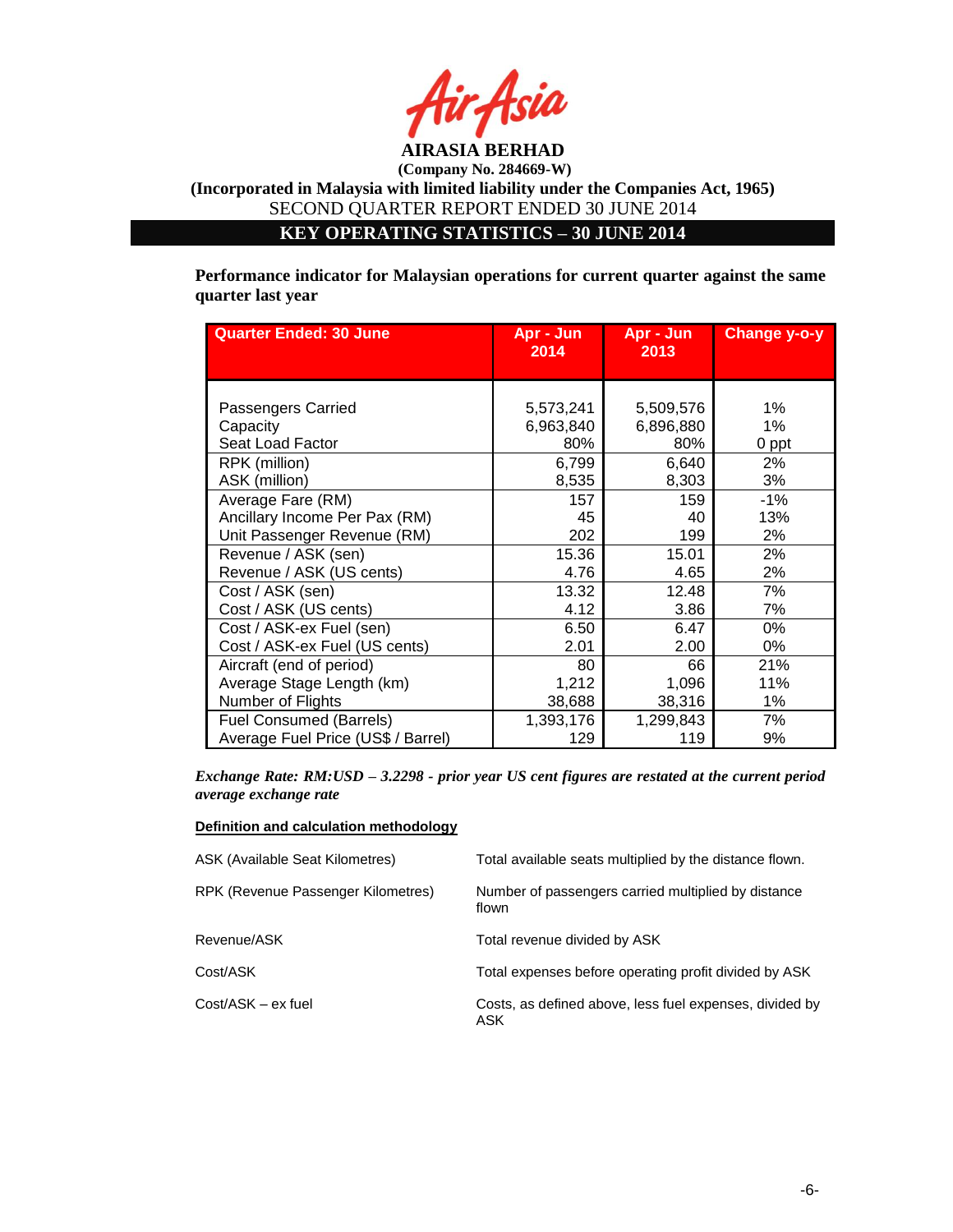

## **NOTES TO THE UNAUDITED ACCOUNTS – 30 JUNE 2014**

#### **1. Basis of preparation**

The interim financial report is unaudited and has been prepared in accordance with Malaysian Financial Reporting Standard ("MFRS") 134: "Interim Financial Reporting" and paragraph 9.22 and Appendix 9B of the Bursa Malaysia Securities Berhad ("Bursa Malaysia") Listing Requirements.

The interim financial statements should be read in conjunction with the audited financial statements of the Group for the financial year ended 31 December 2013.

#### **2. Summary of significant accounting policies**

The accounting policies and methods of computation adopted for the interim financial statements are consistent with those adopted for the audited financial statements for the financial year ended 31 December 2013.

Details of standards, amendments to published standards and interpretations to existing standards that are applicable to the Group with effect from 1 January 2013 or later are provided in note 2 to the audited financial statements of the Group for the financial year ended 31 December 2013.

The adoption of MFRS 11 "Joint Arrangements", with effect from 1 January 2013, is reflected in the interim financial statements. The standard requires the fair value gain on the remaining 45% equity interest in Thai AirAsia of RM1,041.7 million arising from the reduction in shareholding in Thai AirAsia Co Ltd, which was recognised in the Group's financial statements for the financial year ended 31 December 2012, to be reversed. The Group will continue to equity account for its interest in Thai AirAsia Co Ltd, but it does not need to re-measure its continuing ownership interest at fair value. This standard is to be applied retrospectively and the reversal of the gain is reflected in the balance sheet at 31 December 2012.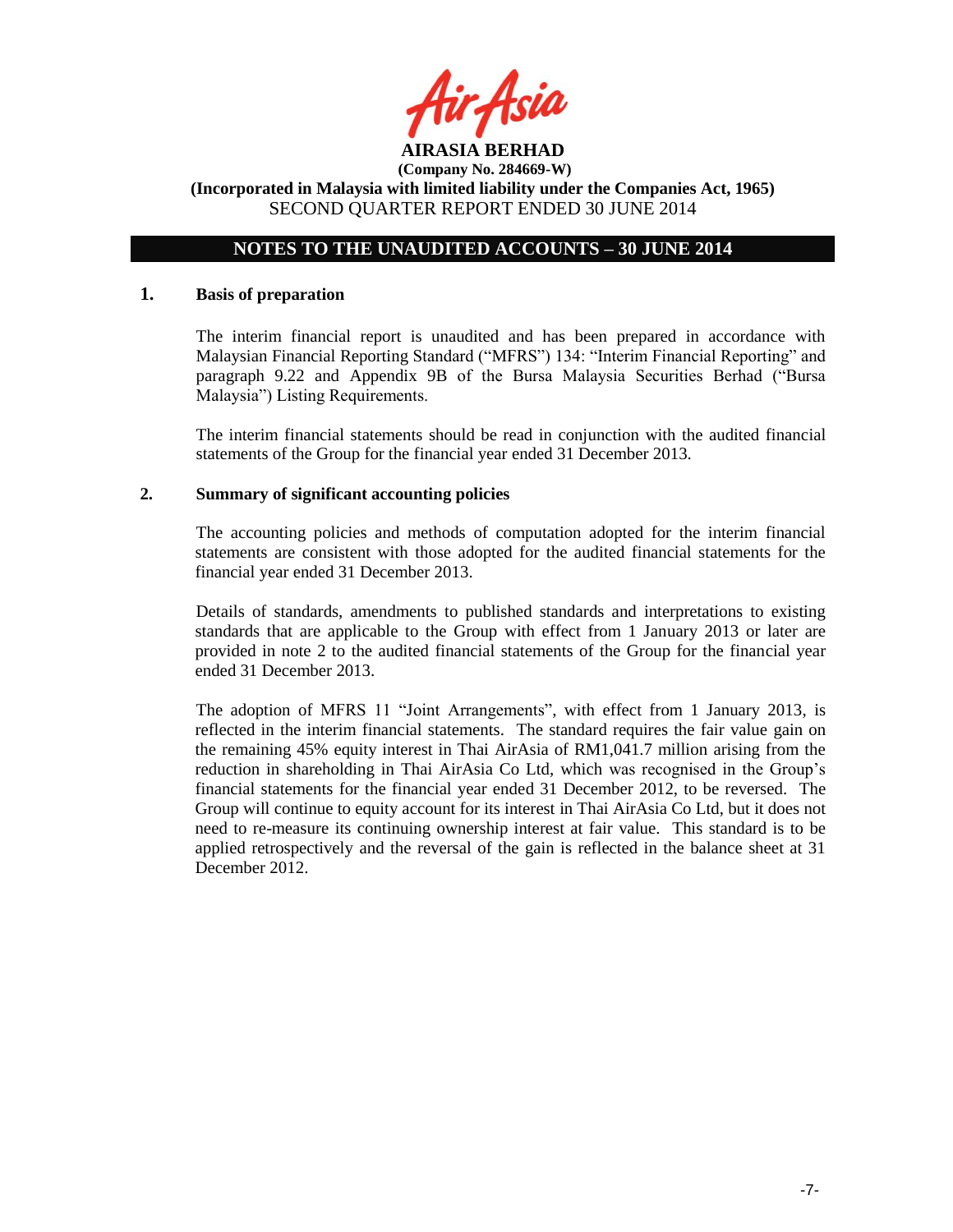

## **NOTES TO THE UNAUDITED ACCOUNTS – 30 JUNE 2014**

### **3. Auditors' report on preceding annual financial statements**

The auditors have expressed an unqualified opinion on the Group's statutory financial statements for the financial year ended 31 December 2013 in their report dated 28 April 2014.

#### **4. Seasonality of operations**

AirAsia is primarily involved in the provision of air transportation services and thus, is subject to the seasonal demand for air travel. The seat load factor was 80% in the quarter under review, which was consistent with the same period last year. Compared against the immediate preceding quarter (first quarter January - March 2014), the seat load factor was 1 percentage point higher than the seat load factor in the quarter under review. This seasonal pattern is in line with the expectation of the Group.

## **5. Unusual items due to their nature, size or incidence**

There were no unusual items affecting assets, liabilities, equity, net income or cash flows during the current quarter and financial period-to-date.

#### **6. Changes in estimates**

There were no changes in estimates that have had material effect in the current quarter and financial period-to-date results.

## **7. Capital and reserves**

During quarter ended 30 June 2014, the total issued and paid-up share capital of the Company increased from RM278,138,008 to RM278,297,408 from the issuance of 1,594,000 ordinary shares of RM0.10 each pursuant to the exercise of ESOS at the option price of RM1.08. Other than the above, there was no cancellation, repurchases, resale and repayment of debt and equity securities for the period ended 30 June 2014.

### **8. Dividend paid**

The first and final single-tier dividend of 4.0 sen per share on 2,782,304,080 ordinary shares of RM0.10 for the year ended 31 December 2013, amounting to RM111,292,163 was paid on 3 July 2014 to shareholders whose name appeared in the Record of Depositors at the close of business on 4 June 2014. As the dividend was approved in the quarter under review, the dividend was recognized as a liability within Trade and Other Payables as at 30 June 2014.

#### **9. Segment reporting**

The Group operates a single reportable segment, that of Airline Operations.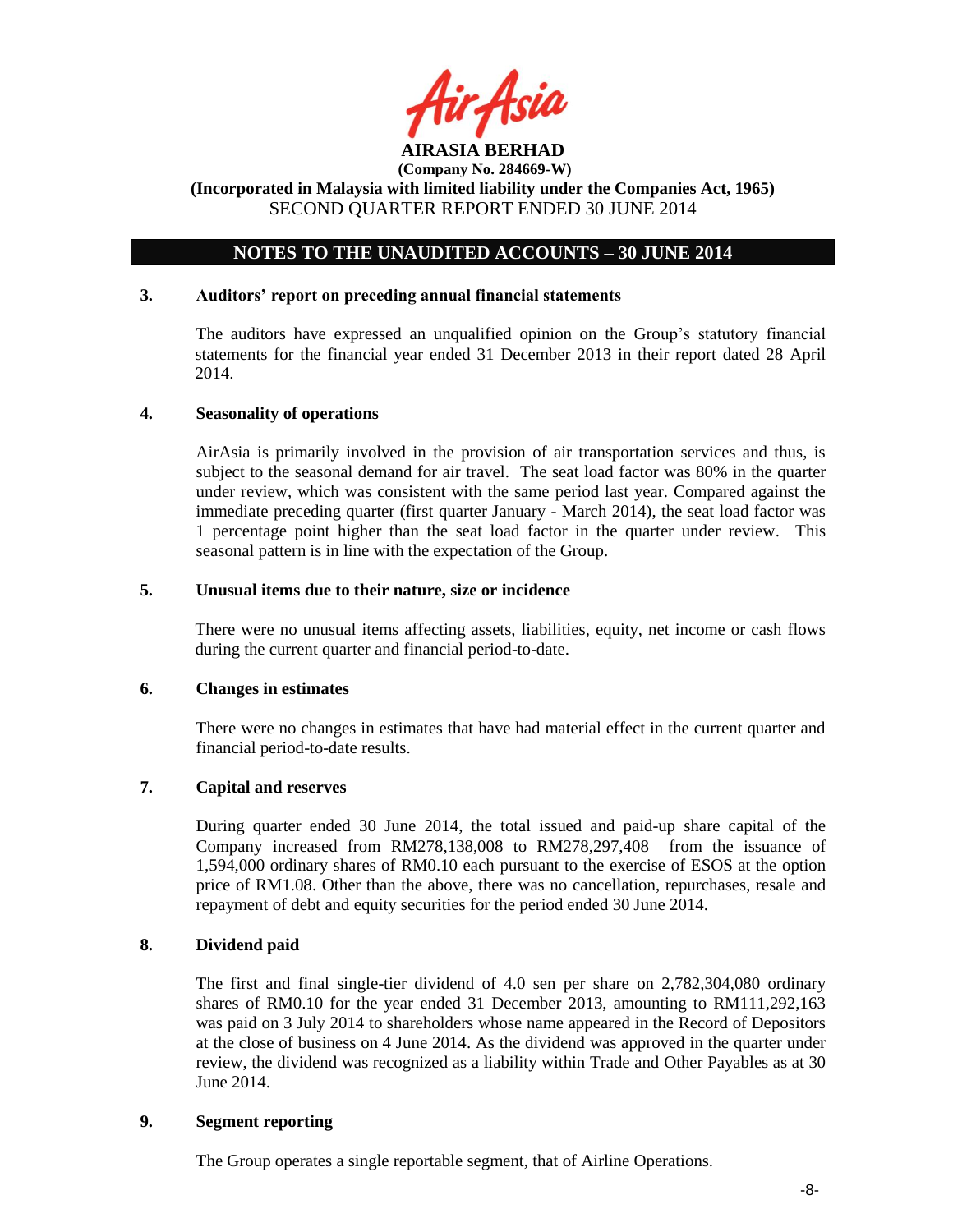**AIRASIA BERHAD** 

## **NOTES TO THE UNAUDITED ACCOUNTS – 30 JUNE 2014**

#### **10. Revenue**

|                                 | <b>Quarter ended</b><br>30/6/2014<br><b>RM</b> million | <b>Quarter ended</b><br>30/6/2013<br><b>RM</b> million |
|---------------------------------|--------------------------------------------------------|--------------------------------------------------------|
| Passenger seat sales            | 716.9                                                  | 726.4                                                  |
| Baggage fees                    | 113.3                                                  | 109.2                                                  |
| Aircraft operating lease income | 198.2                                                  | 155.5                                                  |
| Surcharges and fees             | 159.9                                                  | 149.3                                                  |
| Other revenue                   | 122.7                                                  | 105.9                                                  |
|                                 | 1,311.0                                                | 1,246.3                                                |

Other revenue includes assigned seat, freight, cancellation, documentation and other fees and the on-board sale of meals and merchandise.

#### **11. Other Income**

|                                                         | 30/6/2014<br><b>RM</b> million | <b>Quarter ended</b> Quarter ended<br>30/6/2013<br><b>RM</b> million |
|---------------------------------------------------------|--------------------------------|----------------------------------------------------------------------|
| Gain on disposal of property, plant and equipment       | 0.0                            |                                                                      |
| Gain on disposal of available-for-sale financial assets | 42.1                           |                                                                      |
| <b>Others</b>                                           | 33.3                           | 16.3                                                                 |
|                                                         | 75 4                           | 16.3                                                                 |

Other income ('others') includes brand licence fees, commission income and advertising income.

#### **12. Other Comprehensive Income**

Cash flow hedges represent fair value changes due to movement in MTM position on effective hedging contracts at 30 June 2014 as compared to 31 March 2014 as follows:

|                                        | 30/6/2014<br><b>RM</b> million | Quarter ended Quarter ended<br>31/3/2014<br><b>RM</b> million |
|----------------------------------------|--------------------------------|---------------------------------------------------------------|
| Fair value gain/(loss) in the period   | (32.9)                         | (67.7)                                                        |
| Amount transferred to income statement | (69.0)                         | (31.3)                                                        |
|                                        | (101.9)                        | (99.0)                                                        |

Fair value changes in effective hedging contracts are recognized directly in equity and are transferred to the income statement in the same period as the underlying hedged item impacts profit or loss.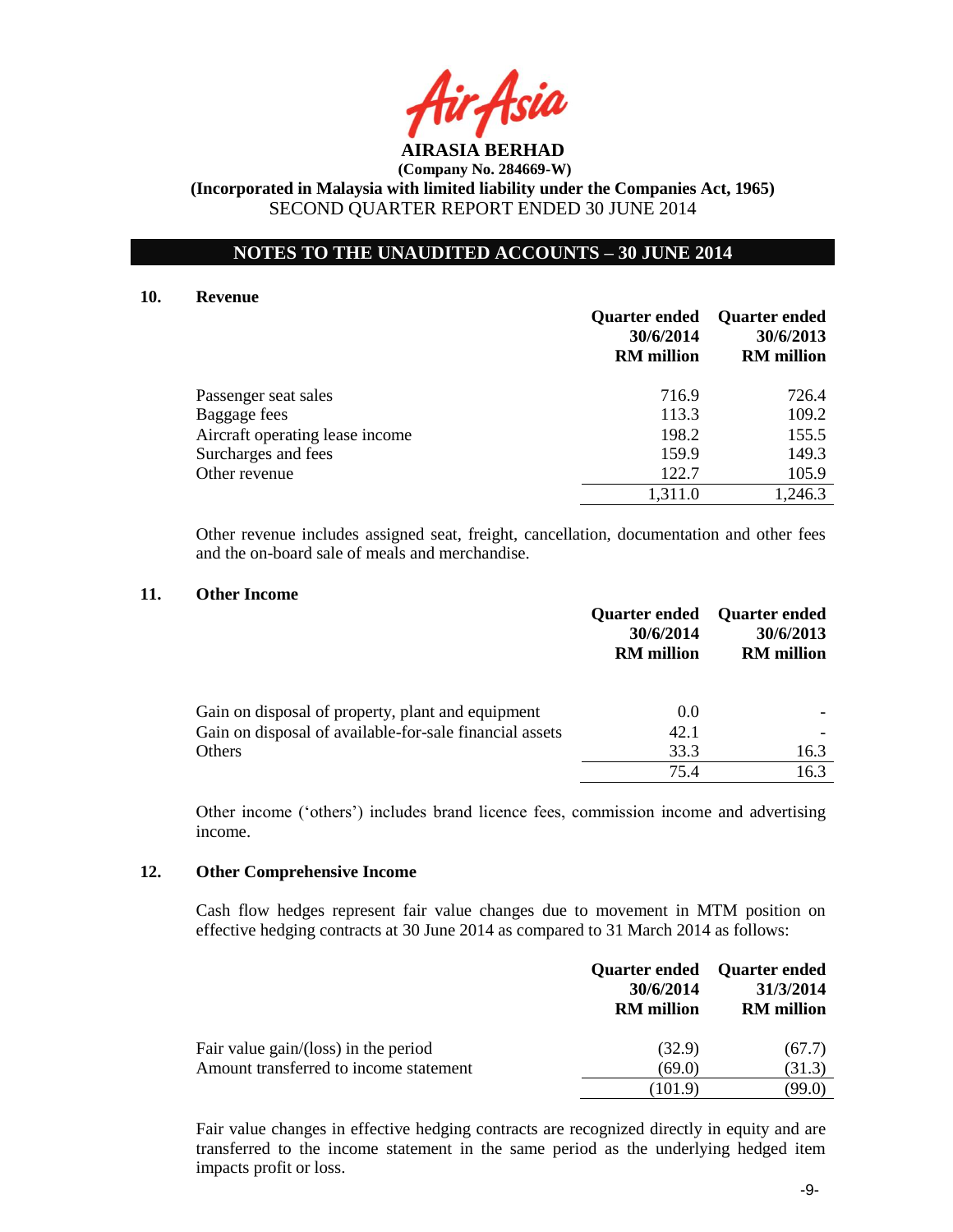

## **NOTES TO THE UNAUDITED ACCOUNTS – 30 JUNE 2014**

#### **13. Disclosure of Realised and Unrealised Profits**

The cumulative retained profit of the Group and its subsidiaries comprises realized and unrealized profit as disclosed in the table below.

|                                                                                        | As at<br>30/6/2014<br><b>RM</b> million | As at<br>31/12/2013<br><b>RM</b> million |
|----------------------------------------------------------------------------------------|-----------------------------------------|------------------------------------------|
| Total retained profit of AirAsia Berhad and its<br>subsidiaries                        |                                         |                                          |
| Realised                                                                               | 2,577,325                               | 2,358,327                                |
| Unrealised                                                                             | 681,325                                 | 512,256                                  |
|                                                                                        | 3,258,650                               | 2,870,583                                |
| Total share of accumulated gains/(losses) from<br>associates<br>Realised<br>Unrealised | 29,943                                  | 33,228                                   |
|                                                                                        | 29,943                                  | 33,228                                   |
| Total share of accumulated gains/(losses) from jointly<br>controlled entities          |                                         |                                          |
| Realised<br>Unrealised                                                                 | 33,479                                  | 22,680                                   |
|                                                                                        | 33,479                                  | 22,680                                   |
| Total group retained profit as per consolidated                                        |                                         |                                          |
| accounts                                                                               | 3,322,072                               | 2,926,491                                |

#### **14. Property, plant and equipment**

#### *(a) acquisition and disposals*

During the quarter ended 30 June 2014, the Group acquired property, plant and equipment with a cost of RM1,140.3 million (quarter ended 30 June 2013: RM378.7 million).

During the quarter ended 30 June 2014, proceeds from disposal of property, plant and equipment totaled RMNil million (quarter ended 30 June 2013: RM Nil million).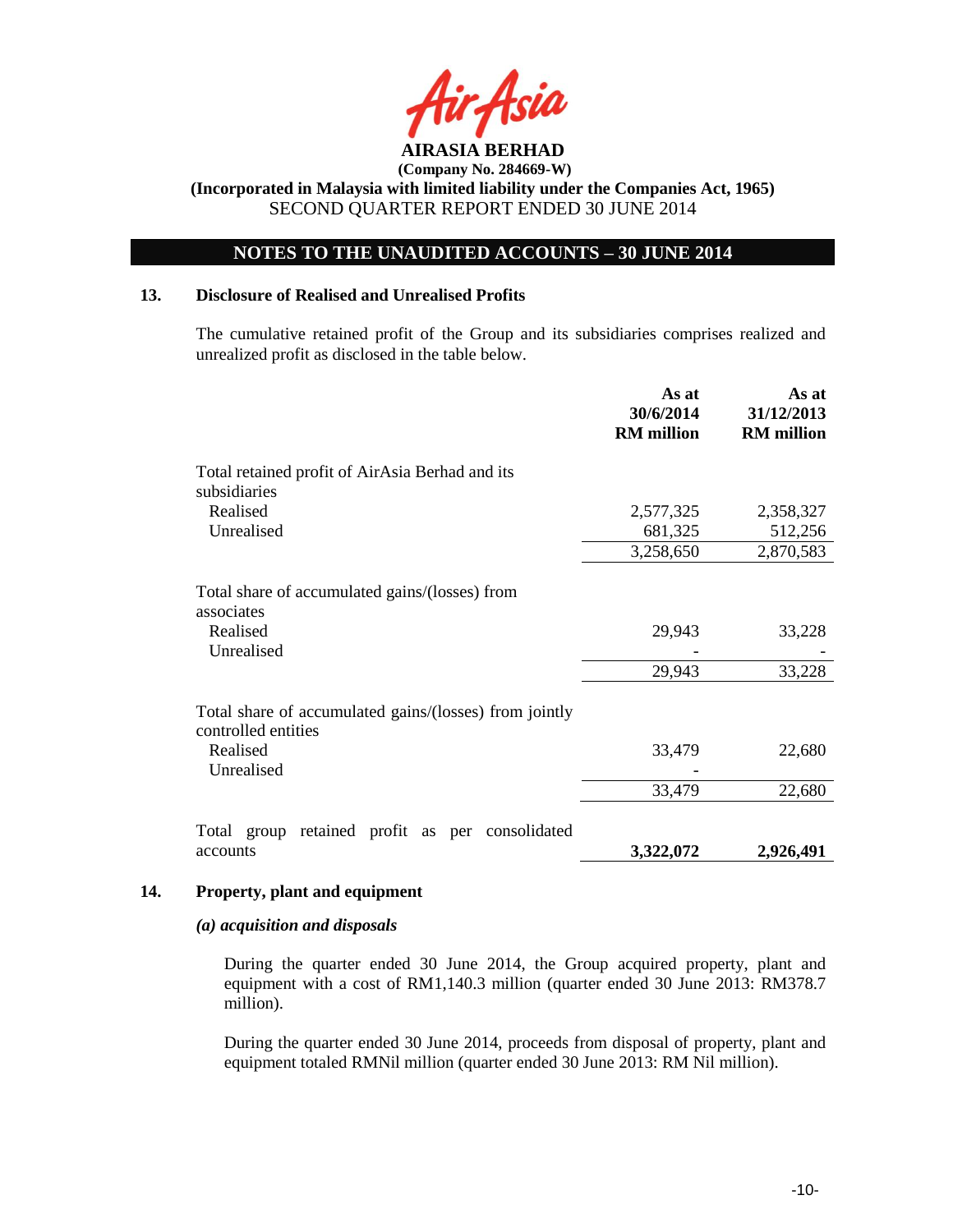

## **NOTES TO THE UNAUDITED ACCOUNTS – 30 JUNE 2014**

#### *(b) revaluation*

There was no revaluation of property, plant and equipment in the quarter under review or in the same quarter of the prior year.

#### *(c) impairment*

There was no impairment of property, plant and equipment in the quarter under review or in the same quarter of the prior year.

### **15. Post balance sheet events**

There were no material events after the period end that have not been reflected in the financial statements for the financial period ended 30 June 2014 as at the date of this report.

### **16. Changes in composition of the Group**

There were no changes in the composition of the Group during the quarter under review.

#### **17. Contingent assets**

As at the date of this report, the Group does not have any contingent assets.

#### **18. Changes in contingent liabilities since the last annual balance sheet date**

There were no material changes in contingent liabilities since the latest audited financial statements of the Group for the financial year ended 31 December 2013.

### **19. Capital commitments outstanding not provided for in the interim financial report**

Capital commitments for property, plant and equipment:

|                                 | <b>Group and Company</b>  |               |  |
|---------------------------------|---------------------------|---------------|--|
|                                 | 30/6/2014                 | 30/6/2013     |  |
|                                 | RM'000                    | <b>RM'000</b> |  |
| Approved and contracted for     | 48, 313, 714 51, 137, 572 |               |  |
| Approved but not contracted for | 14.449.500                | 14,222,250    |  |
|                                 | 62,763,214                | 65,359,822    |  |
|                                 |                           |               |  |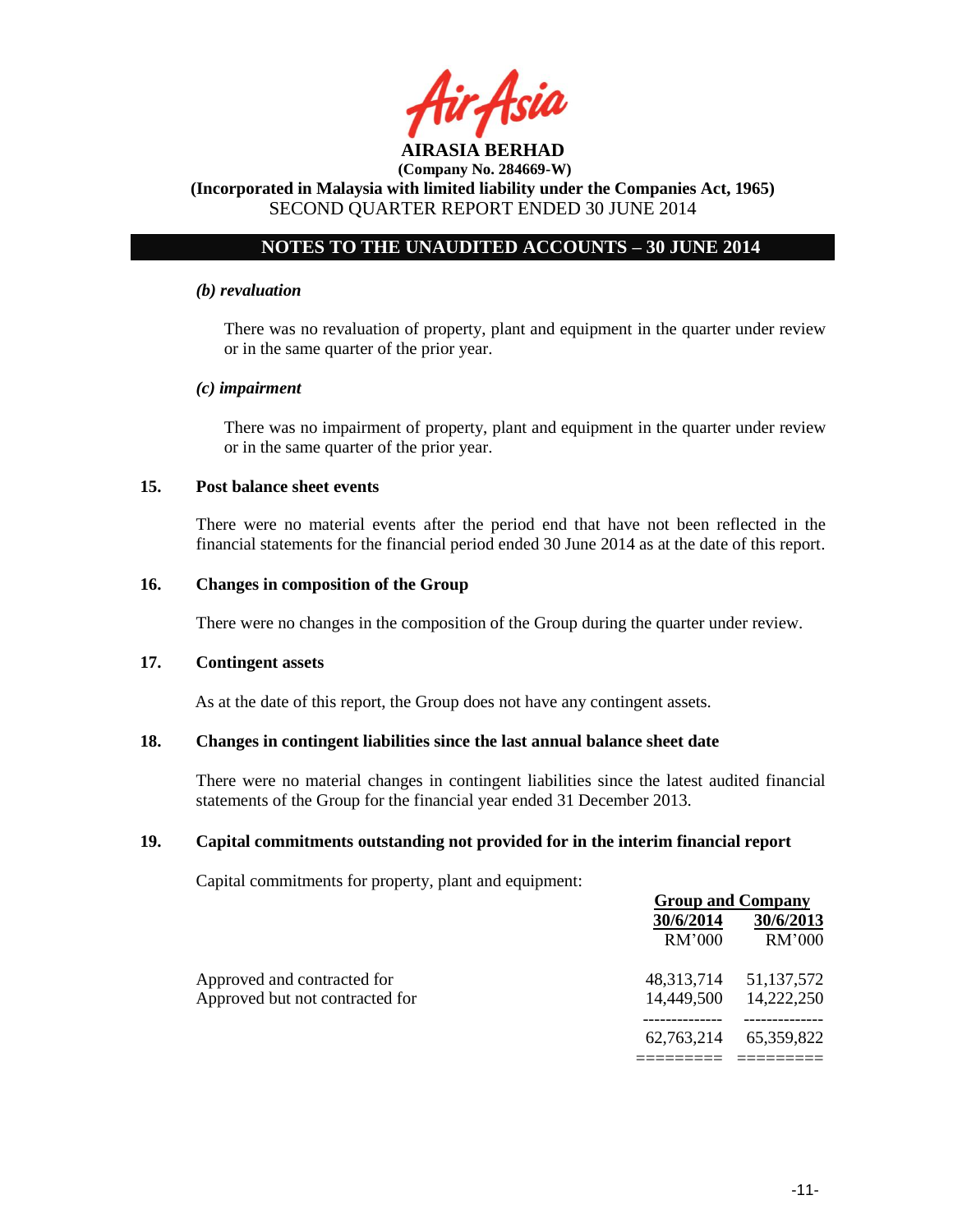

# **NOTES TO THE UNAUDITED ACCOUNTS – 30 JUNE 2014**

## **20. Material related party transactions**

Details of the relationship and transactions between AirAsia and its related parties are as described below. The related party transactions described were carried out on the terms and conditions obtainable in transactions with unrelated parties unless otherwise stated.

| Name of company                     | <b>Relationship</b>                        |
|-------------------------------------|--------------------------------------------|
| Thai AirAsia                        | An associate of the Company                |
| PT Indonesia AirAsia                | An associate of the Company                |
| AirAsia X Sdn. Bhd.                 | An investment with common shareholders and |
|                                     | directors of the Company                   |
| AirAsia Inc (Philippines)           | An associate of the Company                |
| AirAsia India Private Limited       | An associate of the Company                |
| Asian Aviation Centre of Excellence |                                            |
| Sdn Bhd                             | A jointly controlled entity of the Company |
| Tune Ins Holdings Berhad            | An investment with common shareholders and |
|                                     | directors of the Company                   |
| <b>QPR</b> Holdings Limited         | An investment with common shareholders and |
|                                     | directors of the Company                   |
| Think Big Digital Sdn Bhd           | An investment with common shareholders and |
|                                     | directors of the Company                   |

These following items have been included in the Income Statement

|                                                    | Quarter ended<br>30/6/2014<br><b>RM</b> million | <b>Quarter ended</b><br>30/6/2013<br><b>RM</b> million |
|----------------------------------------------------|-------------------------------------------------|--------------------------------------------------------|
| Thai AirAsia                                       |                                                 |                                                        |
| Lease rental income on aircraft                    | 93,591                                          | 80,618                                                 |
| Indonesia AirAsia                                  |                                                 |                                                        |
| Lease rental income on aircraft                    | 81,587                                          | 55,672                                                 |
| <b>Philippines AirAsia</b>                         |                                                 |                                                        |
| Lease rental income on aircraft                    | 19,250                                          | 6,788                                                  |
| <b>India AirAsia</b>                               |                                                 |                                                        |
| Lease rental income on aircraft                    | 3,766                                           |                                                        |
| Japan AirAsia                                      |                                                 |                                                        |
| Lease rental income on aircraft                    |                                                 | 11,451                                                 |
| AirAsia X Berhad                                   |                                                 |                                                        |
| Services charged to AirAsia X Berhad               | 1,815                                           | 1,387                                                  |
| <b>Asian Aviation Centre of Excellence Sdn Bhd</b> |                                                 |                                                        |
| Training costs charged to AirAsia Berhad           | (4,675)                                         | (3,678)                                                |
|                                                    |                                                 | $-12-$                                                 |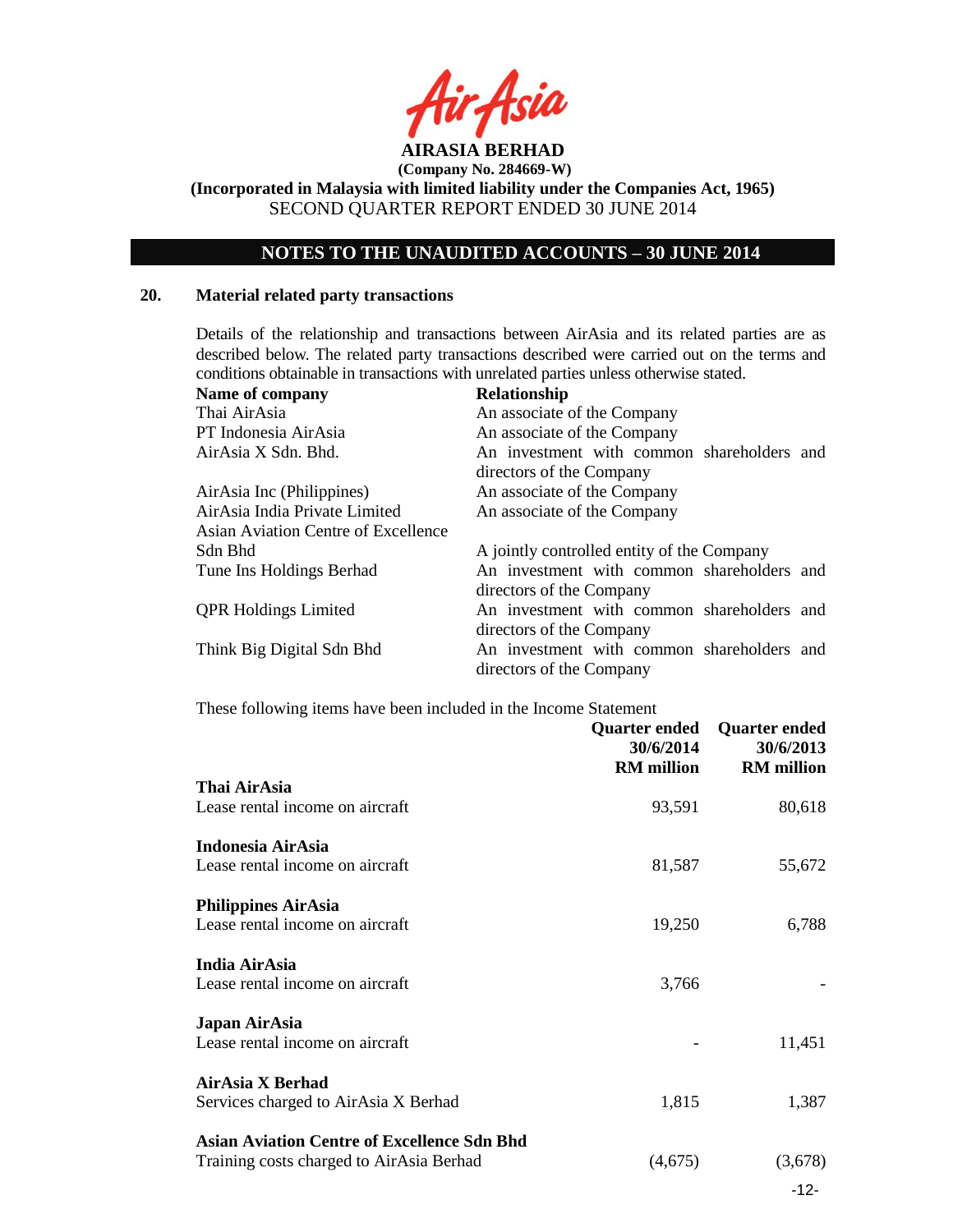

# **NOTES TO THE UNAUDITED ACCOUNTS – 30 JUNE 2014**

## **21. Review of performance**

**Performance of current quarter against the same quarter last year for Malaysia**

| <b>Quarter Ended: 30 June</b><br><b>RM'000</b>                                                   | <b>Apr - Jun 2014</b>    | <b>Apr - Jun 2013</b>    |
|--------------------------------------------------------------------------------------------------|--------------------------|--------------------------|
| Revenue                                                                                          | 1,310,916                | 1,246,256                |
| Operating expenses:<br>- Staff costs<br>- Depreciation of property, plant                        | (153, 858)               | (161, 395)               |
| and equipment<br>- Aircraft fuel expenses                                                        | (190, 172)<br>(581, 715) | (155, 241)<br>(498, 614) |
| - Maintenance and overhaul<br>- User charges and other related expenses                          | (45, 625)<br>(123, 645)  | (40,086)<br>(119,095)    |
| - Aircraft operating lease expenses<br>- Other operating expenses                                | (50, 629)<br>(57, 711)   | (46,076)<br>(44, 893)    |
| Other income<br>Share of results of jointly controlled entities                                  | 75,440<br>5,019          | 16,299<br>(1,203)        |
| Share of results of associates<br>Share of results of discontinued associates                    | (13, 835)                | 22,009<br>(7, 867)       |
| <b>Operating Profit</b>                                                                          | 174,185                  | 210,094                  |
| Finance Income<br><b>Finance Costs</b>                                                           | 24,785<br>(127, 951)     | 47,624<br>(109, 412)     |
| <b>Net operating profit</b>                                                                      | 71,019                   | 148,306                  |
| Foreign Exchange gain/(loss) on borrowings<br>Foreign Exchange gain/(loss) on amounts due        | 202,922<br>(18, 627)     | (122, 190)<br>8,228      |
| from associates and jointly-controlled entities<br>Gain on disposal of interest in Japan AirAsia |                          | 78,265                   |
| Profit before tax                                                                                | 255,314                  | 112,609                  |
| <b>Current Taxation</b><br>Deferred taxation                                                     | (3,261)<br>115,102       | (6, 262)<br>(47,999)     |
| Profit after tax                                                                                 | 367,155                  | 58,348                   |
| <b>EBITDAR</b><br><b>EBITDAR Margin</b>                                                          | 414,986<br>32%           | 411,411<br>33%           |
| <b>EBIT Margin</b>                                                                               | 13%                      | 17%                      |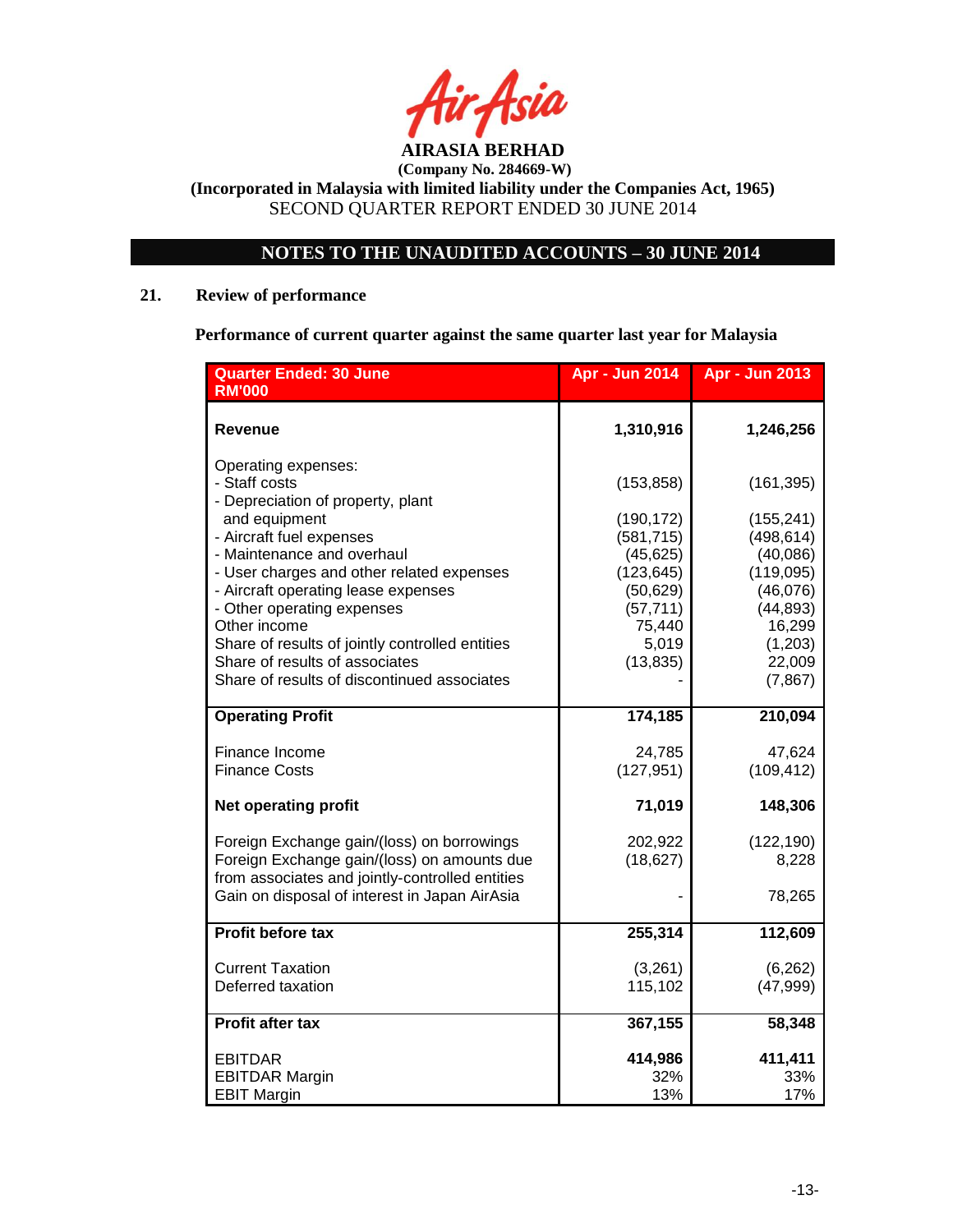

**(Incorporated in Malaysia with limited liability under the Companies Act, 1965)** SECOND QUARTER REPORT ENDED 30 JUNE 2014

## **NOTES TO THE UNAUDITED ACCOUNTS – 30 JUNE 2014**

The Group recorded revenue of RM1,310.9 million for the quarter ended 30 June 2014  $("2Q14")$ , 5% higher than the revenue of RM1,246.3 million recorded in the quarter ended 30 June 2013 ("2Q13"). The revenue growth was supported by a 1% growth in passenger volume while the average fare was down 1% at RM157 as compared to RM159 achieved in 2Q13. Ancillary income per passenger increased by 13% to RM45 year-on-year. The seat load factor was at 80% which is consistent with the same period last year.

The profit before tax for the period was RM255.3 million compared to RM112.6 million in the same quarter of 2013 while the profit after tax for the period was RM367.2 million compared to RM58.3 million in the same quarter of 2013.

| Net Cash Flow (RM'000)         | <b>Apr - June 2014</b> | <b>Jan – Mar 2014</b> |
|--------------------------------|------------------------|-----------------------|
|                                |                        |                       |
| <b>Cash from Operations</b>    | (89,214)               | 78.812                |
| Cash from Investing Activities | (1,317,682)            | (417, 026)            |
| Cash from Financing Activities | 1,253,417              | 253,518               |
| <b>Net Cash Flow</b>           | (153, 479)             | (84, 696)             |

**Cashflow commentary for current quarter against immediately preceding quarter**

The Group's cash used in operations was RM89.2 million, compared to cash from operations of RM78.8 million in the immediate preceding quarter ended 31 March 2014. Net cash flow in the quarter amounted to a RM153.5 million outflow, as cash out flows from investing and operations activities exceeded financing cash in flows.

### **Balance sheet commentary for current quarter**

| <b>Balance Sheet</b><br><b>RM</b> million | <b>June 2014</b> | <b>March 2014</b> |
|-------------------------------------------|------------------|-------------------|
| <b>Total Debt</b><br>Cash                 | 11,488<br>1,368  | 10,412<br>1,296   |
| <b>Net Debt</b>                           | 10,120           | 9,116             |
| Net Gearing                               | 1.95             | 1.83              |

The Group's total debt as of end of June 2014 was RM11.5 billion. The Group's net debt after offsetting the cash balances amounted to RM10.1 billion.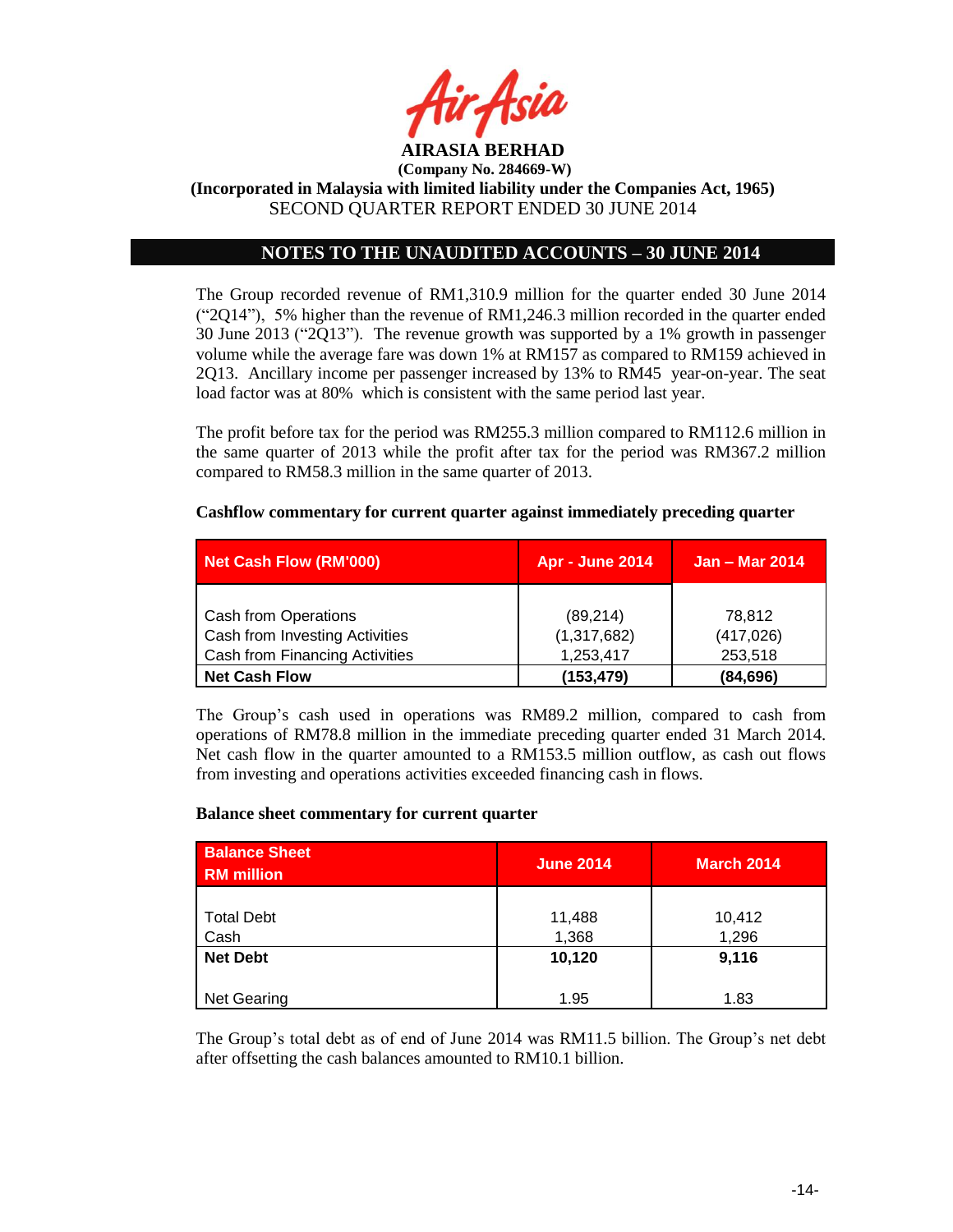

# **NOTES TO THE UNAUDITED ACCOUNTS – 30 JUNE 2014**

## **22. Jointly Controlled Entities and Associate Companies**

### **i) Associate Company - Thai AirAsia**

Thai AirAsia is an associate company owned 45% by AirAsia Berhad. As such it is accounted for using the equity method, as permitted by the Malaysian Accounting Standards Board MFRS128, Investments in Associates.

Thai AirAsia recorded revenue of THB5,460.9 million in 2Q14, 2% higher compared to the THB5,359.8 million achieved in 2Q13. The positive growth in revenue is attributed to higher passenger volumes which increased by 16% year-on-year despite a 11% decrease in the year-on-year unit passenger revenue. Anciliary income per passenger increased by 8% year-on-year. Passengers carried by Thai AirAsia increased as capacity rose 23% year-onyear while the seat load factor decreased 4ppt to 78%.

Thai AirAsia recorded an operating loss of THB464.9 million in 2Q14, compared to an operating profit of THB517.4 million in 2Q13. Thai AirAsia recorded a net loss of THB317.6 million in 2Q14, compared to a net profit of THB498.7 million in 2Q13.

AirAsia Berhad has equity accounted its share of the net loss amounting to RM13.8 million in 2Q14, as reflected in the AirAsia Berhad income statement.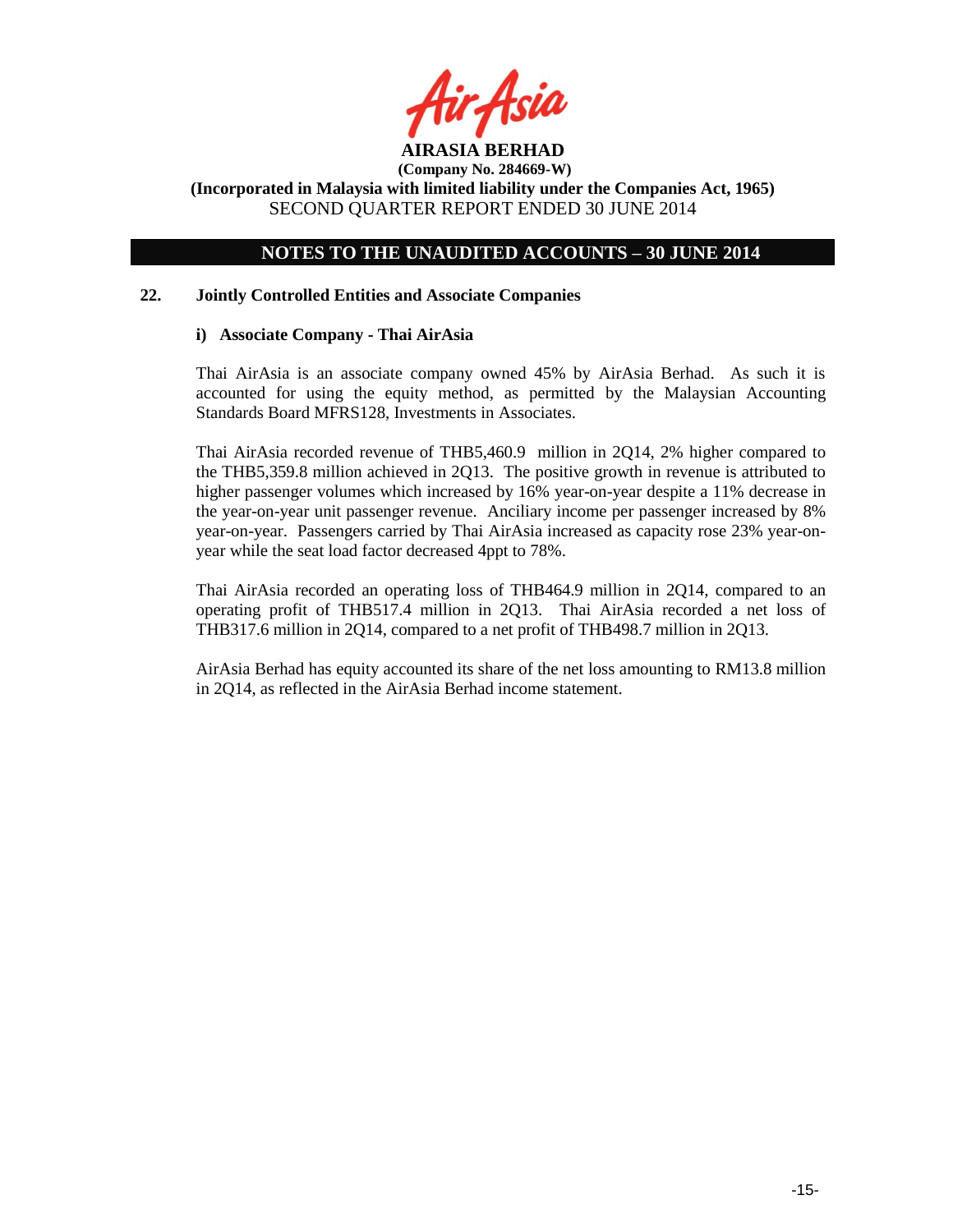

**(Incorporated in Malaysia with limited liability under the Companies Act, 1965)** SECOND QUARTER REPORT ENDED 30 JUNE 2014

## **NOTES TO THE UNAUDITED ACCOUNTS – 30 JUNE 2014**

**Performance indicator for Thailand operations for current quarter against the same quarter last year**

| <b>Quarter Ended: 30 June 2014</b> | Apr - Jun 2014   | <b>Apr - Jun 2013</b> | Change y-o-y  |
|------------------------------------|------------------|-----------------------|---------------|
|                                    |                  |                       |               |
| Passengers Carried                 | 2,806,804        | 2,423,076             | 16%           |
| Capacity<br>Seat Load Factor       | 3,611,880<br>78% | 2,944,440<br>82%      | 23%<br>-4 ppt |
| RPK (million)                      | 2,855            | 2,551                 | 12%           |
| ASK (million)                      | 3,667            | 3,064                 | 20%           |
| Average Fare (THB)                 | 1,612            | 1,877                 | $-14%$        |
| Ancillary Income Per Pax (THB)     | 341              | 315                   | 8%            |
| Unit Passenger Revenue (THB)       | 1,953            | 2,192                 | $-11%$        |
| Revenue / ASK (THB)                | 1.49             | 1.75                  | $-15%$        |
| Revenue / ASK (US cents)           | 4.58             | 5.38                  | $-15%$        |
| Cost / ASK (THB)                   | 1.62             | 1.58                  | 2%            |
| Cost / ASK (US cents)              | 4.97             | 4.86                  | 2%            |
| Cost / ASK-ex Fuel (THB)           | 0.90             | 0.91                  | $-1%$         |
| Cost / ASK-ex Fuel (US cents)      | 2.75             | 2.78                  | $-1%$         |
| Aircraft (end of period)           | 37               | 29                    | 28%           |
| Average Stage Length (km)          | 1,015            | 1,040                 | $-2\%$        |
| Number of Flights                  | 20,066           | 16,358                | 23%           |
| <b>Fuel Consumed (Barrels)</b>     | 641,952          | 551,084               | 16%           |
| Average Fuel Price (US\$ /         | 126              | 115                   | 10%           |
| Barrel)                            |                  |                       |               |

*Exchange Rate: USD:THB – 32.54 - prior year US cents figures are restated at the current period average exchange rate*

#### **Definition and calculation methodology**

| ASK (Available Seat Kilometres)    | Total available seats multiplied by the distance flown.        |
|------------------------------------|----------------------------------------------------------------|
| RPK (Revenue Passenger Kilometres) | Number of passengers carried multiplied by distance<br>flown   |
| Revenue/ASK                        | Total revenue divided by ASK                                   |
| Cost/ASK                           | Total expenses before operating profit divided by ASK          |
| $Cost/ASK - ex fuel$               | Costs, as defined above, less fuel expenses, divided by<br>ASK |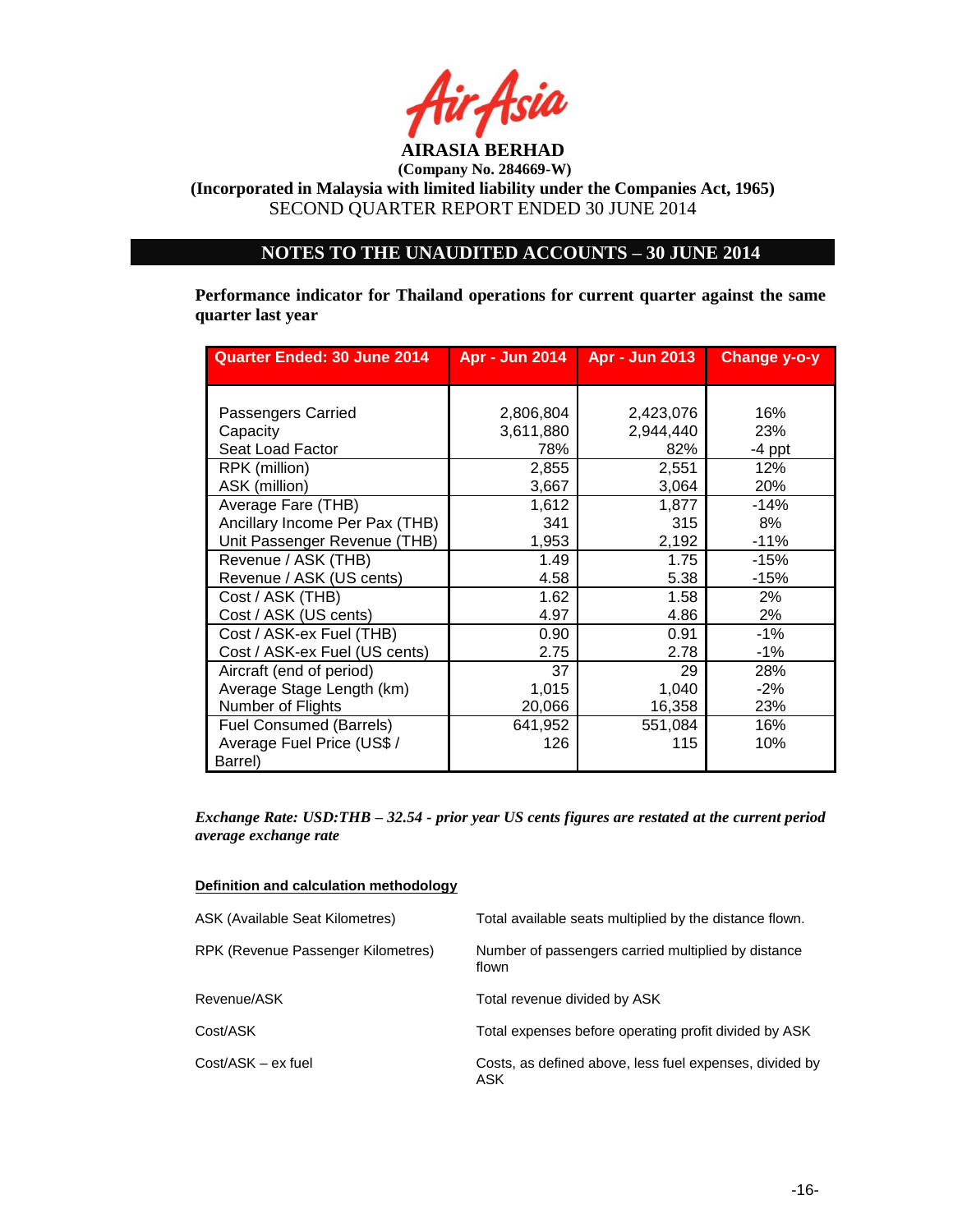

**(Incorporated in Malaysia with limited liability under the Companies Act, 1965)** SECOND QUARTER REPORT ENDED 30 JUNE 2014

# **NOTES TO THE UNAUDITED ACCOUNTS – 30 JUNE 2014**

**Performance of current quarter against the same quarter last year for Thailand**

| Quarter Ended: 30 June 2014<br><b>THB'000</b>                             | Apr - Jun 2014            | <b>Apr - Jun 2013</b>    |
|---------------------------------------------------------------------------|---------------------------|--------------------------|
| <b>Revenue</b>                                                            | 5,460,934                 | 5,359,789                |
| Operating expenses:<br>- Staff costs<br>- Depreciation of property, plant | (645, 456)                | (629, 167)               |
| and equipment<br>- Aircraft fuel expenses                                 | (178, 034)<br>(2,639,335) | (84, 164)<br>(2,067,372) |
| - Maintenance & overhaul<br>-User charges and other related<br>expenses   | (453, 216)<br>(809, 759)  | (431, 857)<br>(699, 717) |
| - Aircraft operating lease expenses<br>- Other operating expenses         | (939, 507)<br>(389, 630)  | (789, 143)<br>(241, 716) |
| Other income                                                              | 129,098                   | 100,790                  |
| <b>Operating Profit</b>                                                   | (464, 905)                | 517,443                  |
| Finance Income<br><b>Finance Costs</b>                                    | 84,469<br>(32, 883)       | 178,689<br>(44, 752)     |
| <b>Profit before tax</b>                                                  | (413, 319)                | 651,380                  |
| Taxation                                                                  | 95,709                    | (152, 677)               |
| <b>Profit after tax</b>                                                   | (317, 610)                | 498,703                  |
| <b>EBITDAR</b><br><b>EBITDAR Margin</b>                                   | 652,636<br>12%            | 1,390,750<br>26%         |
| <b>EBIT Margin</b>                                                        | $-9%$                     | 10%                      |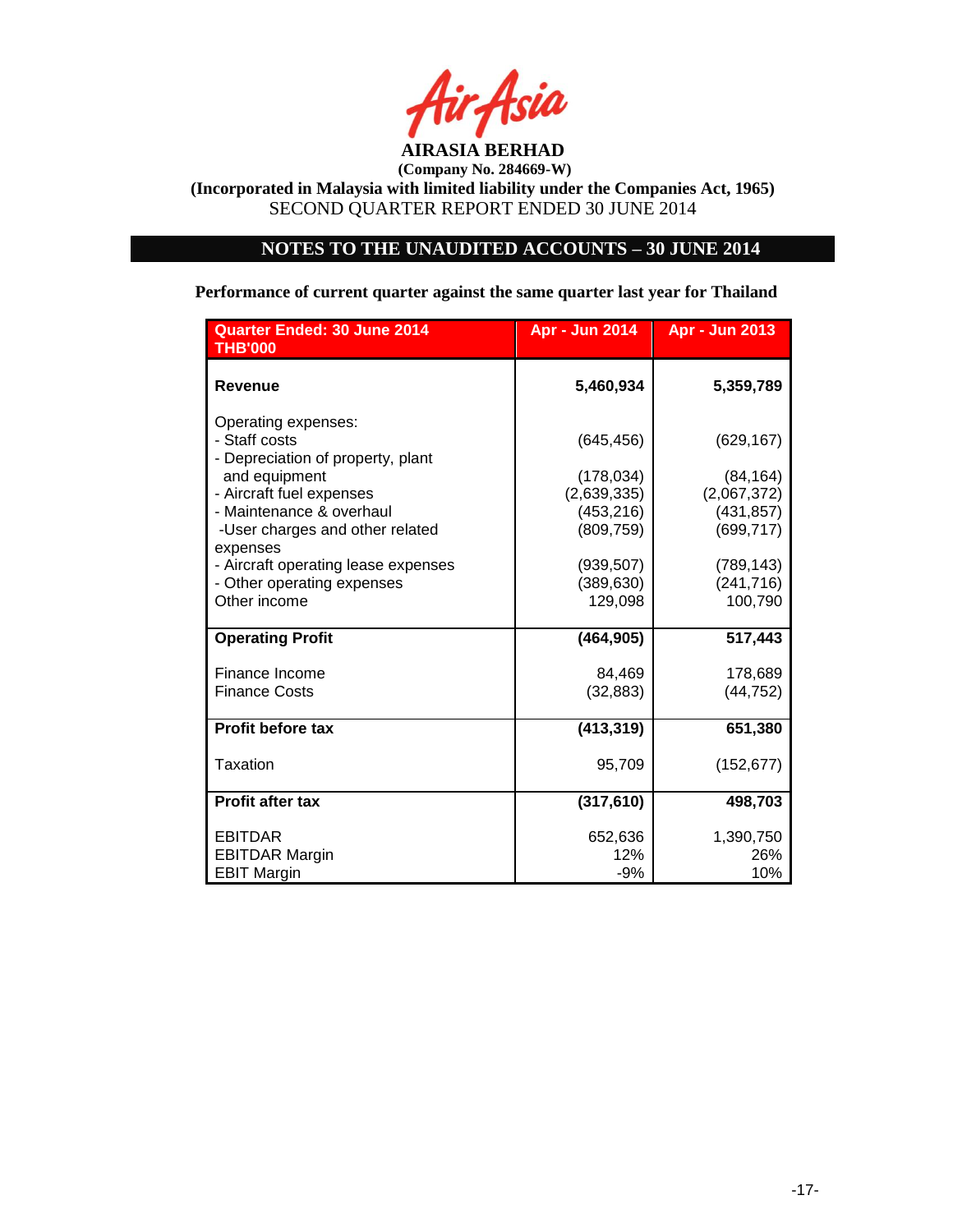**AIRASIA BERHAD** 

**(Incorporated in Malaysia with limited liability under the Companies Act, 1965)** SECOND QUARTER REPORT ENDED 30 JUNE 2014

## **NOTES TO THE UNAUDITED ACCOUNTS – 30 JUNE 2014**

#### **Balance Sheet**

| <b>Quarter Ended: 30 June 2014</b><br><b>THB'000</b> | <b>Jun 2014</b> | <b>Dec 2013</b> |
|------------------------------------------------------|-----------------|-----------------|
|                                                      |                 |                 |
| Property, Plant & Equipment                          | 10,847,893      | 10,835,933      |
| <b>Prepaid Expenses</b>                              | 2,031,286       | 342,969         |
| Inventory                                            | 58,156          | 68,968          |
| Other Debtors & Prepayments                          | 3,456,309       | 1,759,172       |
| General Investment                                   | 1,041,504       | 5,791,728       |
| Cash & Short Term Deposits                           | 7,010,794       | 2,309,100       |
| <b>Total Assets</b>                                  | 24,445,942      | 21,107,870      |
|                                                      |                 |                 |
| Sales In Advance                                     | 4,584,906       | 4,299,163       |
| <b>Other Creditors &amp; Accruals</b>                | 3,193,600       | 2,457,011       |
| Amounts Owing to Related Party                       | 664,430         | 506,830         |
| Long Term Liabilities                                | 10,187,104      | 7,988,518       |
| <b>Total Liabilities</b>                             | 18,630,040      | 15,251,522      |
|                                                      |                 |                 |
| <b>Share Capital</b>                                 | 435,556         | 435,556         |
| <b>Share Premium</b>                                 | 2,628,786       | 2,628,786       |
| <b>Retained Earnings</b>                             | 2,751,560       | 2,792,006       |
| <b>Total Equity</b>                                  | 5,815,902       | 5,856,348       |

#### **ii) Associate Company - Indonesia AirAsia**

Indonesia AirAsia is an associate company owned 49% by AirAsia Berhad. As such it is accounted for using the equity method, as permitted by the Malaysian Accounting Standards Board MFRS128, Investments in Associates. The Group's interest in Indonesia AirAsia has been reduced to zero and the Group will only recognize its share of profits after its share of profits equals the share of losses not previously recognized.

Indonesia AirAsia recorded revenue of IDR 1,507.8 billion in 2Q14, 8% higher as compared to the IDR 1,398.2billion achieved in 2Q13. The positive growth in revenue can be attributed to higher passenger volumes which increased by 3% year-on-year coupled with the 4% increase in the year-on-year unit passenger revenue. Anciliary income per passenger decreased by 2% year-on-year. Passengers carried by Indonesia AirAsia increased as capacity rose 5% year-on-year while the seat load factor decreased by 1 percentage point to 78% as compared to 2Q13.

Indonesia AirAsia recorded an operating loss of IDR271.8 billion in 2Q14, compared to an operating profit of IDR87.7 billion in 2Q13. Indonesia AirAsia recorded a net loss of IDR340.3 billion in 2Q14 as compared to a net profit of IDR51.7 billion in 2Q13.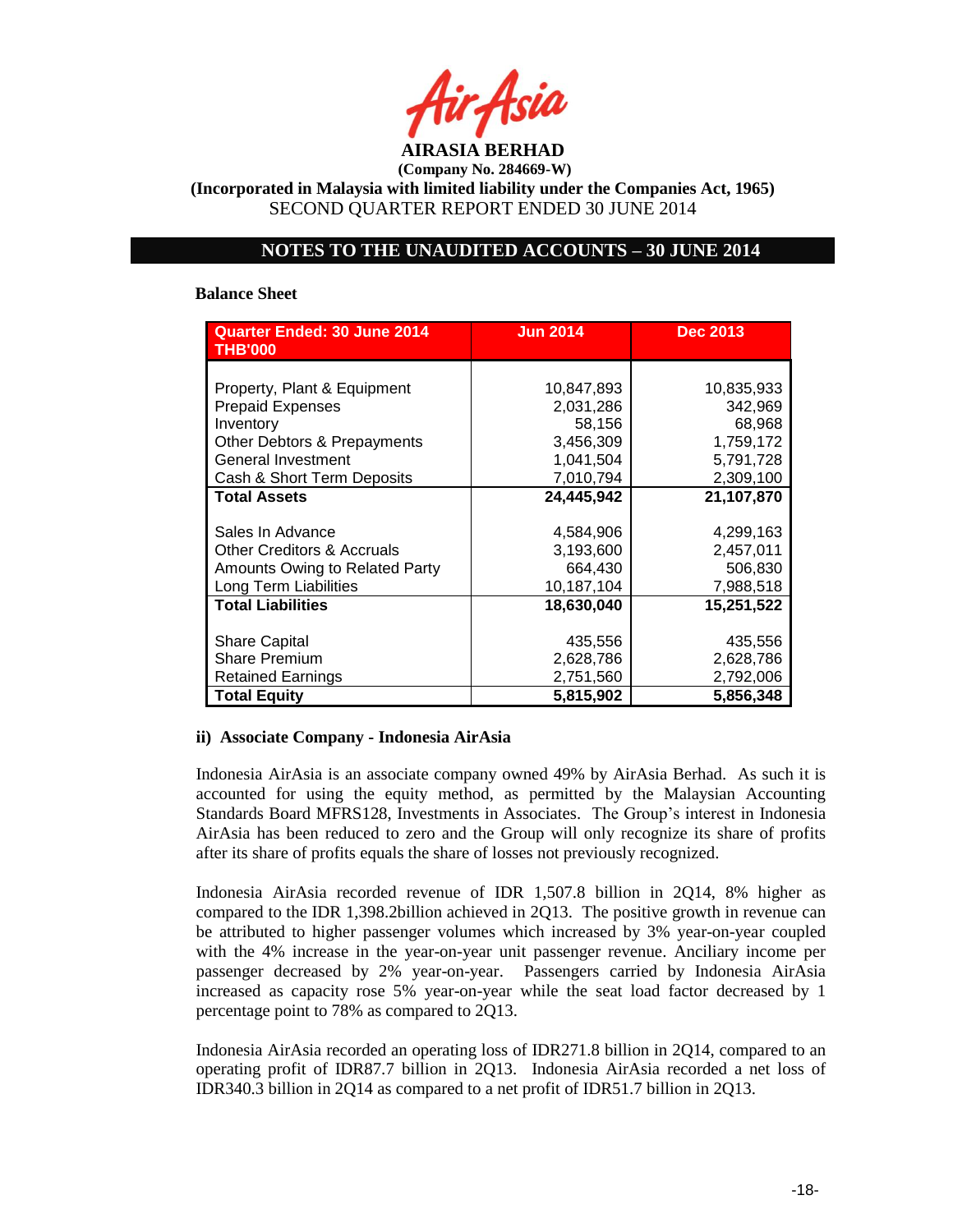

**(Incorporated in Malaysia with limited liability under the Companies Act, 1965)** SECOND QUARTER REPORT ENDED 30 JUNE 2014

## **NOTES TO THE UNAUDITED ACCOUNTS – 30 JUNE 2014**

The AirAsia Berhad share of the net loss in 2Q14 amounted to RM46.0 million. However, as the Group's interest in Indonesia AirAsia has been reduced to zero any profits will only be recognized when a total of RM326.9 million of unrecognized losses have been reversed.

**Performance indicator for Indonesia operations for current quarter against the same quarter last year**

| <b>Quarter Ended: 30 June</b>      | Apr - Jun<br>2014 | Apr - Jun<br>2013 | Change y-o-y |
|------------------------------------|-------------------|-------------------|--------------|
|                                    |                   |                   |              |
|                                    |                   |                   |              |
| Passengers Carried                 | 1,986,645         | 1,921,839         | 3%           |
| Capacity                           | 2,555,280         | 2,444,760         | 5%           |
| Seat Load Factor                   | 78%               | 79%               | $-1$ ppt     |
| RPK (million)                      | 2,288             | 2,282             | 0%           |
| ASK (million)                      | 2,936             | 2,873             | 2%           |
| Average Fare (IDR)                 | 611,446           | 576,507           | 6%           |
| Ancillary Income Per Pax (IDR)     | 148,326           | 151,040           | $-2%$        |
| Unit Passenger Revenue (IDR)       | 759,772           | 727,547           | 4%           |
| Revenue / ASK (IDR)                | 513.60            | 486.71            | 6%           |
| Revenue / ASK (US cents)           | 4.39              | 4.16              | 6%           |
| Cost / ASK (IDR)                   | 606.16            | 456.19            | 33%          |
| Cost / ASK (US cents)              | 5.18              | 3.90              | 33%          |
| Cost / ASK-ex Fuel (IDR)           | 340.12            | 238.59            | 43%          |
| Cost / ASK-ex Fuel (US cents)      | 2.91              | 2.04              | 43%          |
| Aircraft (end of period)           | 30                | 24                | 25%          |
| Average Stage Length (km)          | 1,174             | 1,195             | $-2%$        |
| Number of Flights                  | 14,196            | 13,582            | 5%           |
| <b>Fuel Consumed (Barrels)</b>     | 502,024           | 476,287           | 5%           |
| Average Fuel Price (US\$ / Barrel) | 133               | 112               | 19%          |

*Exchange Rate: USD:IDR – 11,704 - prior year US cents figures are restated at the current period average exchange rate*

#### **Definition and calculation methodology**

| ASK (Available Seat Kilometres)    | Total available seats multiplied by the distance flown.        |
|------------------------------------|----------------------------------------------------------------|
| RPK (Revenue Passenger Kilometres) | Number of passengers carried multiplied by distance<br>flown   |
| Revenue/ASK                        | Total revenue divided by ASK                                   |
| Cost/ASK                           | Total expenses before operating profit divided by ASK          |
| Cost/ASK - ex fuel                 | Costs, as defined above, less fuel expenses, divided by<br>ASK |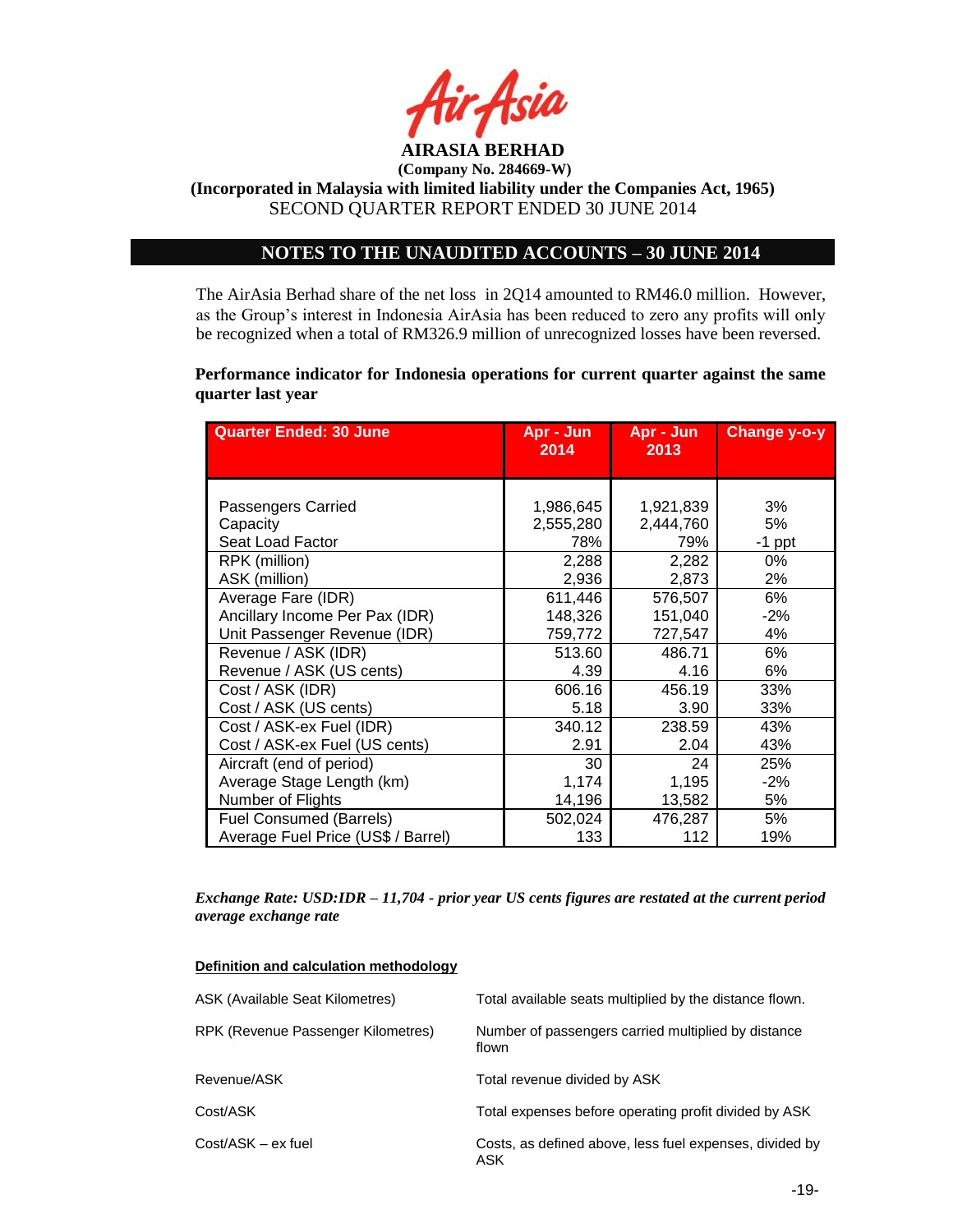

**(Incorporated in Malaysia with limited liability under the Companies Act, 1965)** SECOND QUARTER REPORT ENDED 30 JUNE 2014

## **NOTES TO THE UNAUDITED ACCOUNTS – 30 JUNE 2014**

**Performance of current quarter against the same quarter last year for Indonesia**

| <b>Quarter Ended: 30 June</b><br><b>IDR</b> million                                                                                                                                                                                              | Apr - Jun 2014                                                                 | Apr - Jun 2013                                                                 |
|--------------------------------------------------------------------------------------------------------------------------------------------------------------------------------------------------------------------------------------------------|--------------------------------------------------------------------------------|--------------------------------------------------------------------------------|
| <b>Revenue</b>                                                                                                                                                                                                                                   | 1,507,821                                                                      | 1,398,228                                                                      |
| Operating expenses:<br>- Staff costs<br>- Depreciation<br>- Aircraft fuel expenses<br>- Aircraft operating lease expense<br>- Maintenance & overhaul<br>- User charges and other related<br>expenses<br>- Provision for early return of aircraft | (180, 366)<br>(24, 793)<br>(781, 038)<br>(293, 814)<br>(157, 202)<br>(251,008) | (150, 233)<br>(23, 392)<br>(625, 146)<br>(179,469)<br>(122, 283)<br>(152, 542) |
| - Other operating expenses<br>Other income                                                                                                                                                                                                       | (99,006)<br>7,653                                                              | (70, 458)<br>12,957                                                            |
| <b>Operating (loss)/profit</b>                                                                                                                                                                                                                   | (271, 753)                                                                     | 87,662                                                                         |
| Finance Income<br><b>Finance Costs</b>                                                                                                                                                                                                           | 321<br>(68, 904)                                                               | 1,010<br>(37, 011)                                                             |
| (Loss)/profit before tax                                                                                                                                                                                                                         | (340, 336)                                                                     | 51,661                                                                         |
| Taxation                                                                                                                                                                                                                                         |                                                                                |                                                                                |
| (Loss)/profit after tax                                                                                                                                                                                                                          | (340, 336)                                                                     | 51,661                                                                         |
| <b>EBITDAR</b><br><b>EBITDAR Margin</b><br><b>EBIT Margin</b>                                                                                                                                                                                    | 46,854<br>3%<br>$-18%$                                                         | 290,523<br>21%<br>6%                                                           |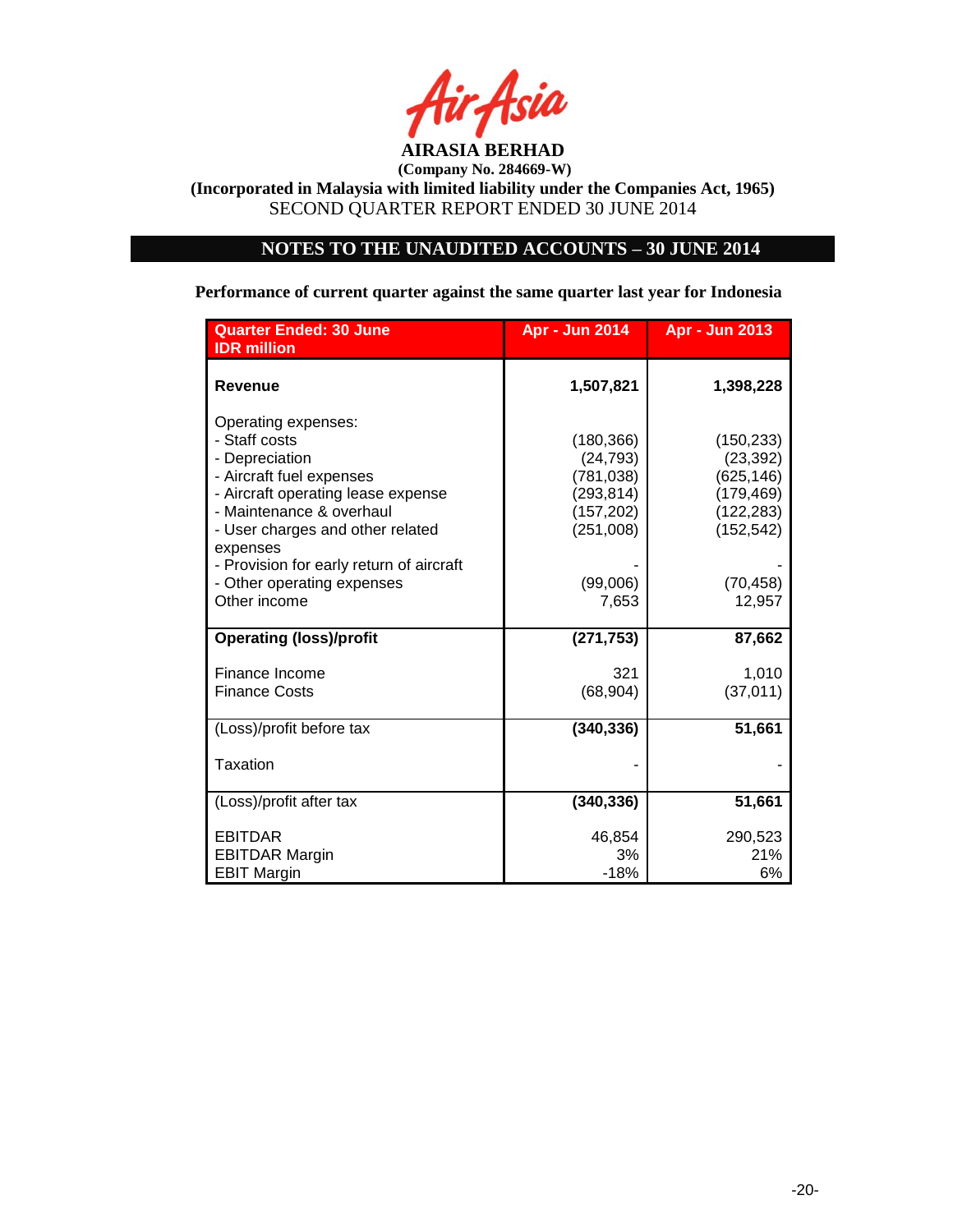

**(Incorporated in Malaysia with limited liability under the Companies Act, 1965)** SECOND QUARTER REPORT ENDED 30 JUNE 2014

## **NOTES TO THE UNAUDITED ACCOUNTS – 30 JUNE 2014**

#### **Balance Sheet**

| <b>Quarter Ended: 30 June</b><br><b>IDR</b> million | <b>Jun 2014</b> | <b>Dec 2013</b> |
|-----------------------------------------------------|-----------------|-----------------|
|                                                     |                 |                 |
| Property, Plant & Equipment                         | 1,566,573       | 1,592,071       |
| Work In Progress                                    |                 |                 |
| <b>Deferred Expenditure</b>                         | 9,503           | 9,503           |
| Inventory                                           | 23,406          | 23,420          |
| Other Debtors & Prepayments                         | 98,579          | 155,403         |
| Amounts Owing from Related Party                    | 2,720,261       | 2,553,159       |
| <b>Maintenance Reserves</b>                         | 236,732         | 193,986         |
| Cash & Short Term Deposits                          | 167,668         | 25,769          |
| <b>Total Assets</b>                                 | 4,822,723       | 4,553,311       |
|                                                     |                 |                 |
| Sales In Advance                                    | 459,891         | 521,996         |
| <b>Other Creditors &amp; Accruals</b>               | 4,449,130       | 3,295,862       |
| Amounts Owing to Related Party                      | 830,272         | 799,084         |
| <b>Borrowings</b>                                   | 1,526,206       | 1,584,555       |
| <b>Total Liabilities</b>                            | 7,265,500       | 6,201,497       |
|                                                     |                 |                 |
| <b>Share Capital</b>                                | 180,000         | 180,000         |
| <b>Share Premium</b>                                |                 |                 |
| <b>Retained Earnings</b>                            | (2,622,777)     | (1,828,186)     |
| <b>Total Equity</b>                                 | (2,442,777)     | (1,648,186)     |

### **iii) Associate Company – AirAsia Inc ('AirAsia Philippines')**

AirAsia Philippines is an associate company which is incorporated in the Republic of the Philippines and is 40% owned by AirAsia Berhad. AirAsia Philippines recorded a net loss of RM12.4 million (quarter ended 30 June 2013: net loss of RM24.0 million) in the quarter under review out of which RMNil million is equity accounted in the AirAsia Berhad income statement. As the Group's interest in AirAsia Philippines has been reduced to zero, in accordance with MFRS128, any profits will only be recognized when a total of RM80.6 million of unrecognized losses have been reversed.

### **iv) Associate Company – AirAsia India Private Limited ('AirAsia India')**

AirAsia India is an associate company which is incorporated in India and is 49% owned by AirAsia Berhad. AirAsia India recorded a net loss of RM13.8 million (quarter ended 30 June 2013: RM nil) in the quarter under review out of which RMNil million is equity accounted in the AirAsia Berhad income statement.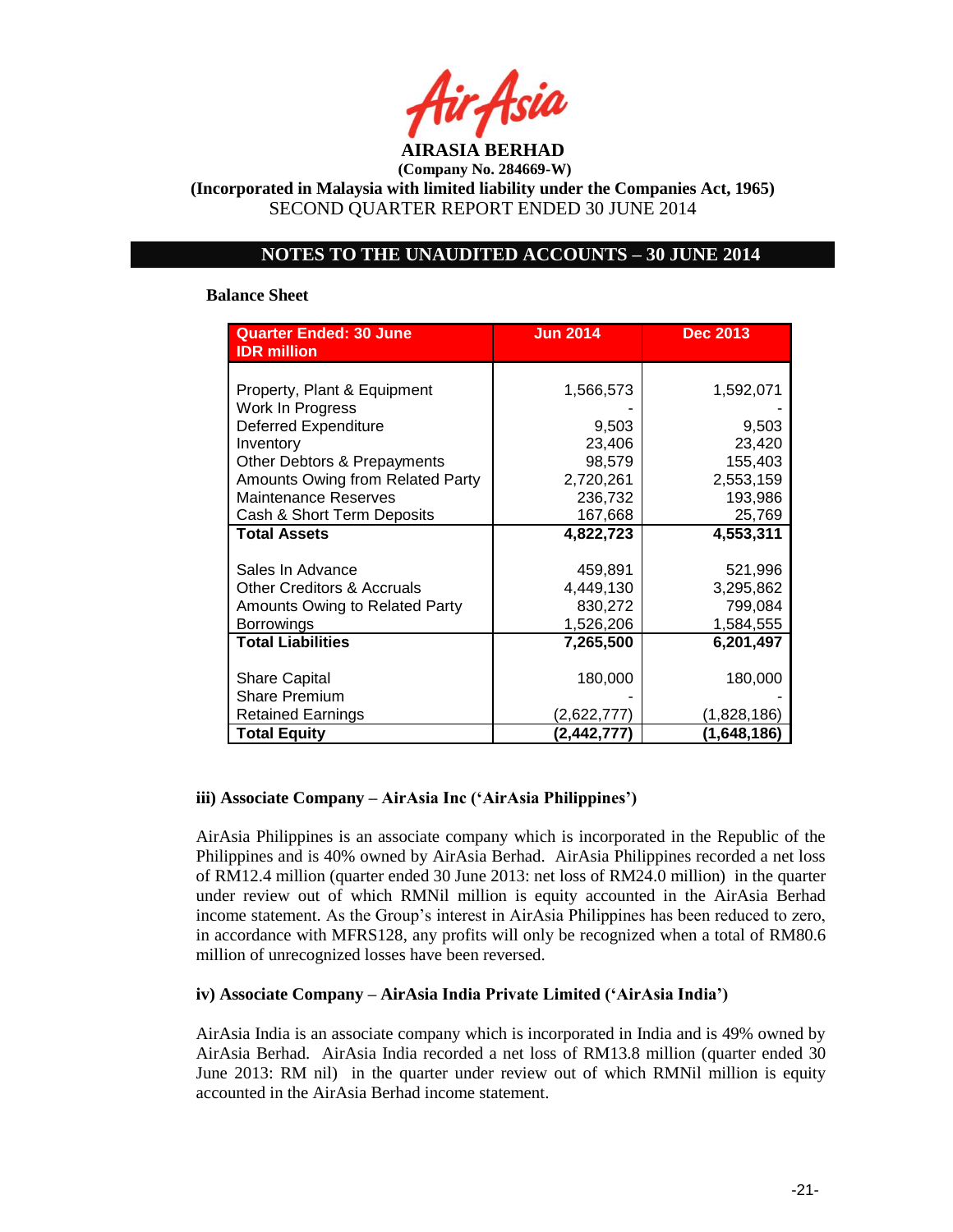

## **NOTES TO THE UNAUDITED ACCOUNTS – 30 JUNE 2014**

## **v) Jointly Controlled Entity – Asian Aviation Centre of Excellence Sdn Bhd ('AACOE')**

AACOE is a joint venture company which is incorporated in Malaysia and is owned in equal shares by AirAsia Berhad and CAE Inc, a Canadian incorporated aviation training organization. AACOE recorded a net profit of RM4.0 million (quarter ended 30 June 2013: net profit of RM5.0 million) in the quarter of which RM2.0 million (quarter ended 30 June 2013: RM2.5 million) is equity accounted in the AirAsia Berhad income statement.

### **vi) Jointly Controlled Entity – AAE Travel Pte Ltd ('AAE Travel')**

AAE Travel is a joint venture company which is incorporated in Singapore and is owned in equal shares by AirAsia Berhad and Expedia Inc, a USA incorporated on-line travel agent. AAE Travel recorded a net profit of RM6.0 million (quarter ended 30 June 2013: net loss of RM7.4 million) in the quarter of which RM3.0million (quarter ended 30 June 2013: net loss of RM3.7 million) is equity accounted in the AirAsia Berhad income statement.

## **vii) Jointly Controlled Entity – Think Big Digital Sdn Bhd ('BIG')**

BIG is a joint venture company which is incorporated in Malaysia and is 47.8% owned by AirAsia Berhad. BIG recorded a net loss of RM5.0 million (quarter ended 30 June 2013: net loss of RM2.5 million) in the quarter under review. As the Group's interest in BIG has been reduced to zero, in accordance with MFRS128, any profits will only be recognized when a total of RM37.3 million of unrecognized losses have been reversed.

### **23. Variation of results against preceding quarter**

The Group achieved a profit after taxation of RM367.2 million for the quarter under review. This is RM227.4 million higher compared to the RM139.7 million profit after taxation achieved in the immediately preceding quarter ended 31 March 2014.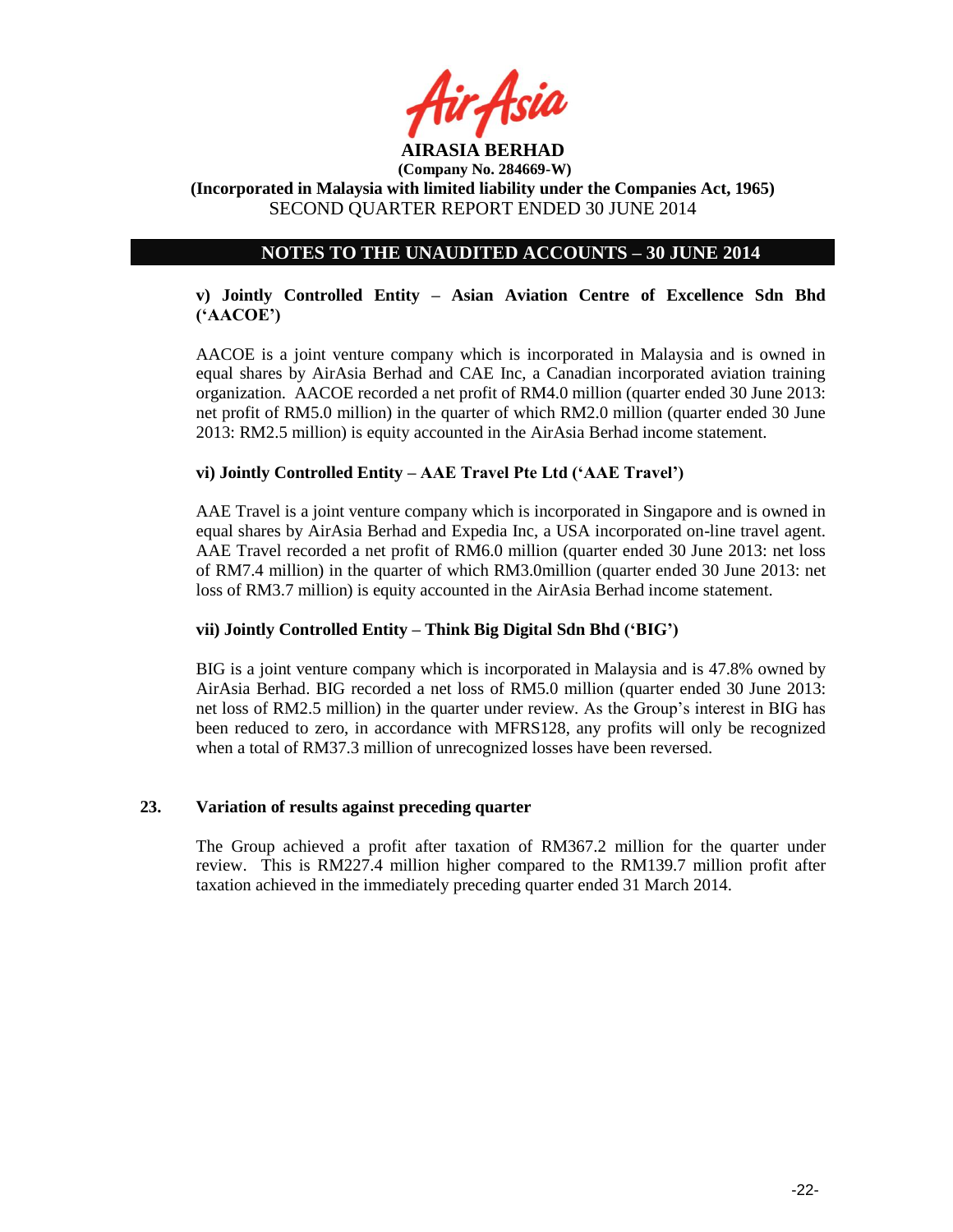

## **NOTES TO THE UNAUDITED ACCOUNTS – 30 JUNE 2014**

#### **24. Commentary on prospects**

The Group will take delivery of eight A320 aircraft in the third quarter of the year, where 4 will be deployed in Malaysia and 3 deployed in Thailand and 1 in India. During the same period two older aircraft will be disposed hence there will be a net increase of two aircraft in the Malaysian fleet.

In Malaysia, forward loads for the remaining months of the third quarter of 2014 are lower than in the prior year with base fares lower in August 2014 as compared to August 2013 and higher in September 2014 as compared to September 2013. In the full quarter passenger numbers and fares are expected to be broadly in line with the previous year, reflecting better price discipline in the market. In addition, there has been a change in booking patterns in the Malaysian market, with passengers tending to book closer to the time of departure.

In Thailand forward loads for the remaining months of the third quarter of 2014 are slightly lower than the prior year with average fares also lower than the prior year, a reflection of the current political unrest in the country. TAA will continue to focus on domestic, southern China and Indo-China routes in the remaining quarters of 2014.

Indonesia AirAsia will maintain fleet size in the third quarter with no additional aircraft, thereby reducing the rate of capacity growth. Forward loads in Indonesia are higher than in the prior year for the remaining months of the third quarter with average fares that are significantly higher. The recent presidential elections in Indonesia did not have any negative impact on the Indonesian economy.

In the Philippines, forward loads for the remaining months of the third quarter 2014 are slightly higher than in the prior year with based fares in the months of July and August 2014 higher than in the previous year. Tourist arrivals in the Philippines continue to post remarkable growth which augurs well for AirAsia and the aviation industry.

The outlook for the second half of 2014 should be seen in the context of the current prices of oil and aviation fuel. The operating environment in both Indonesia and the Philippines remains challenging, but an improved performance is expected in the remainder of the year. However, barring any unforeseen circumstances, prospects of the Group remain positive for the second half of 2014.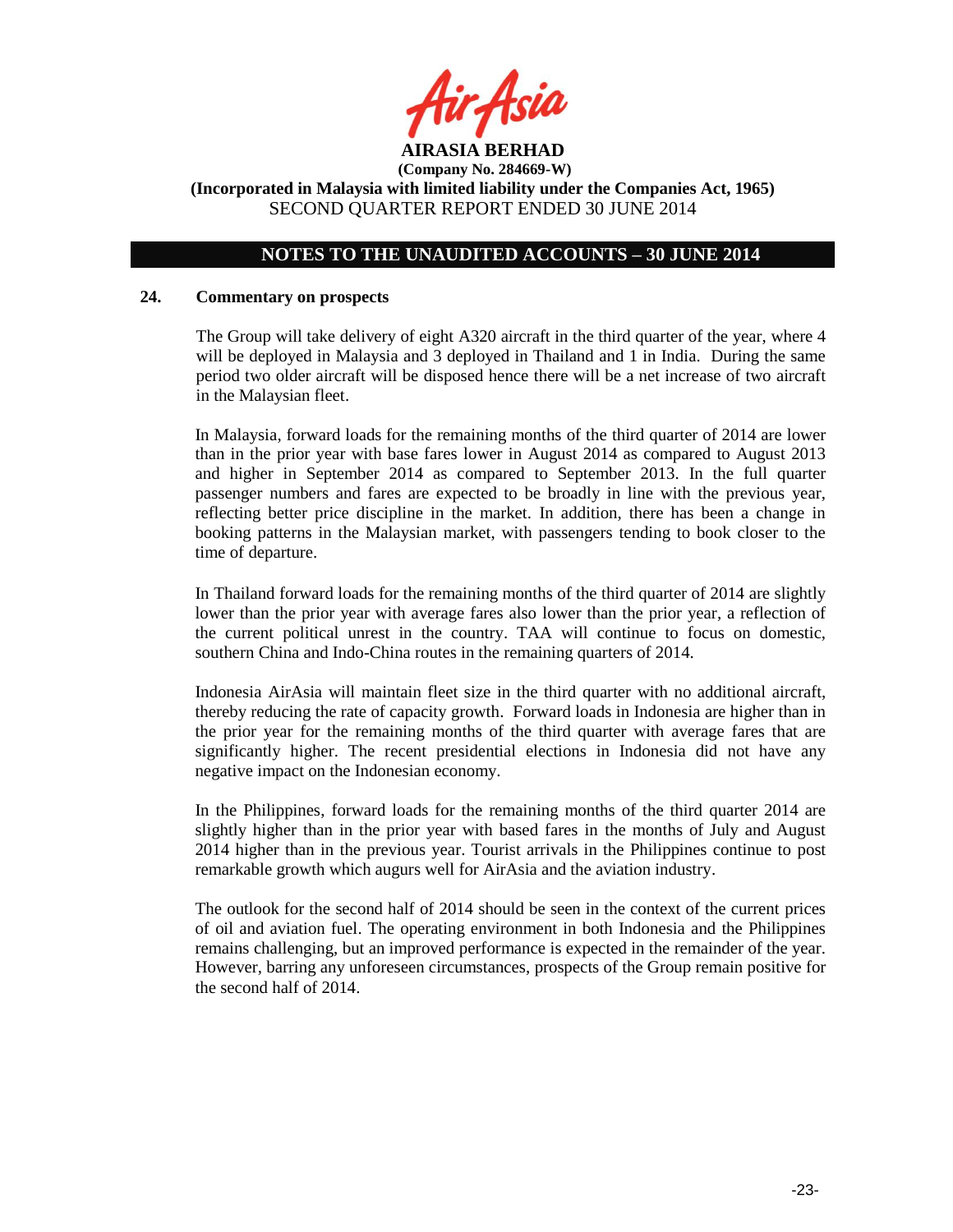**AIRASIA BERHAD** 

# **NOTES TO THE UNAUDITED ACCOUNTS – 30 JUNE 2014**

#### **25. Profit forecast**

No profit forecast has been issued.

#### **26. Finance income/(costs)**

|                                          | <b>Group and Company</b>                    |              |             |                |
|------------------------------------------|---------------------------------------------|--------------|-------------|----------------|
| All figures in RM'000                    | <b>Quarter</b><br><b>Year to</b><br>Quarter |              |             | <b>Year to</b> |
|                                          | <b>Ended</b>                                | <b>Ended</b> | <b>Date</b> | <b>Date</b>    |
|                                          | 30/6/14                                     | 30/6/13      | 30/6/14     | 30/6/13        |
| <b>Finance income</b>                    |                                             |              |             |                |
| from<br>Interest<br>due<br>amounts<br>on |                                             |              |             |                |
| associates and JV entities               | 19,810                                      | 12,018       | 36,172      | 24,503         |
| Interest on deposits                     | 2,948                                       |              | 6,004       | 4,879          |
| Gain from interest rate contracts        | 1,391                                       | 33,318       | 3,689       | 37,899         |
| Other interest income                    | 636                                         | 2,284        | 2,141       | 4,695          |
|                                          | 24,785                                      | 47,624       | 48,006      | 71,976         |
| <b>Finance costs</b>                     |                                             |              |             |                |
| <b>Bank borrowings</b>                   | (125, 417)                                  | (107,096)    | (240,976)   | (210,952)      |
| Amortisation of premiums for             |                                             |              |             |                |
| interest rate caps                       | (2,030)                                     | (1,982)      | (4,083)     | (3,965)        |
| Bank facilities and other charges        | (504)                                       | (334)        | (1,032)     | (789)          |
|                                          | (127, 951)                                  | (109, 412)   | (246,091)   | (215,706)      |
|                                          |                                             |              |             |                |
| Net cost                                 | (103, 166)                                  | (61, 788)    | (198, 085)  | (143, 730)     |
|                                          |                                             |              |             |                |
| Foreign exchange gains/(losses)          |                                             |              |             |                |
| <b>Borrowings</b>                        |                                             |              |             |                |
| - realized                               | 2,211                                       | 1,695        | (3,073)     | (1,205)        |
| - unrealized                             | 163,008                                     | (187, 862)   | 176,010     | (256, 477)     |
| - foreign currency contracts             | (7, 541)                                    | 711          | (13,018)    | 693            |
| - fair value movement recycled           |                                             |              |             |                |
| from cash flow hedge reserve             | 45,244                                      | 63,266       | 44,940      | 97,111         |
|                                          | 202,922                                     | (122, 190)   | 204,859     | (159, 878)     |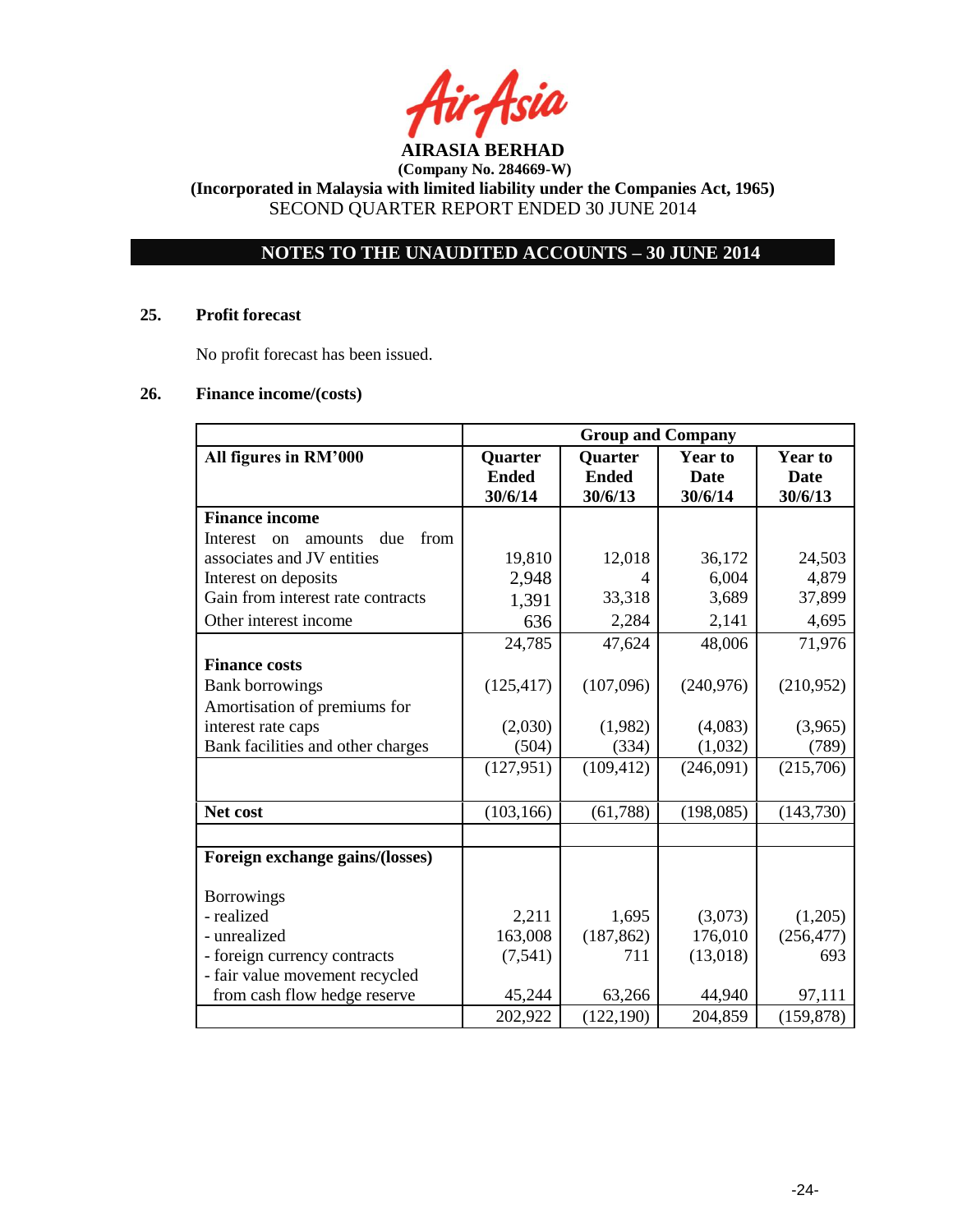## **NOTES TO THE UNAUDITED ACCOUNTS – 30 JUNE 2014**

#### **27. Income tax expense**

#### *Current taxation*

The current taxation charge of RM3.3 million comprises tax payable on interest income.

### *Deferred taxation*

RM115.1 million deferred tax credits arose in the current financial period as a result of the reduction in deferred tax liabilities and the additional deferred tax assets recognized. The deferred tax liabilities reduced as the difference between the net book value and tax written down value of property, plant and equipment decreased in the period. The deferred tax assets arose from the additional capital allowances granted in the period but which remained unutilized in combination with the Investment Allowances granted on aircraft delivery.

#### **28. Unquoted investments and properties**

There was no purchase or disposal of unquoted investments or properties for the quarter under review and financial period to date.

### **29. Quoted investments and properties**

There was no purchase or disposal of quoted securities for the quarter under review and financial period to date.

#### **30. Status of corporate proposals announced**

#### *AirAsia Japan Co. Ltd.*

Further to the announcement dated 18 July 2014, on the subscription for shares in AirAsia Japan Co., Ltd by AirAsia Investment Ltd, there have not been any further changes in the status of the AirAsia Japan joint venture on the forging of a joint venture cooperation between AirAsia and Octave Japan Infrastructure Fund I GK ("Octave"), Rakuten, Inc. ("Rakuten"), Noevir Holdings Co. Ltd. ("Noevir") and Alpen Co. Ltd. ("Alpen") (collectively the "Investors"), to establish a low cost airline in Japan based on the successful AirAsia business model.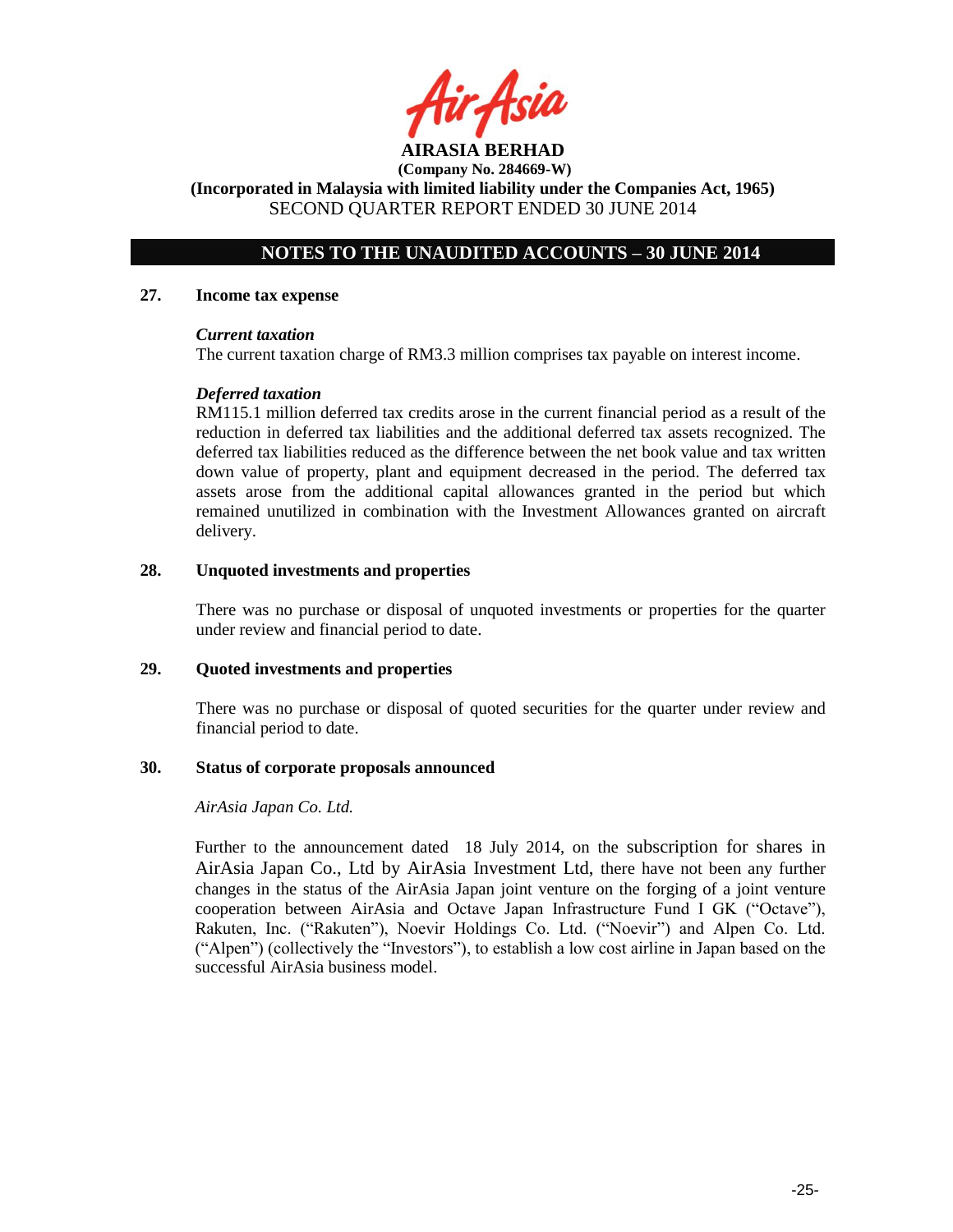

## **NOTES TO THE UNAUDITED ACCOUNTS – 30 JUNE 2014**

#### **31. Borrowings and debt securities**

|                   | At 30/6/2014<br><b>RM'000</b> | At 31/3/2014<br><b>RM'000</b> |
|-------------------|-------------------------------|-------------------------------|
| <b>Current</b>    | 1,629,212                     | 1,011,813                     |
| Non-current       | 9,858,634                     | 9,399,836                     |
| <b>Total Debt</b> | 11,487,846                    | 10,411,649                    |

The above term loans, finance lease liabilities (Ijarah) and Commodity Murabahah Finance are for the purchase of aircraft, spare engines and working capital.

The maturity period of non-current borrowing is 14 years and below. Borrowings are denominated in US Dollar (predominantly), RM and Euro. The Company has substantially hedged its foreign exchange exposure through foreign exchange contracts as explained in Note 33 (i).

The repayment terms of term loans and finance lease liabilities are on a quarterly or semiannually basis. These are secured by the following:

- (a) Assignment of rights under contract with Airbus over each aircraft;
- (b) Assignment of insurance of each aircraft; and
- (c) Assignment of airframe and engine warranties of each aircraft.

The Commodity Murabahah Finance is secured by a second priority charge over the aircraft.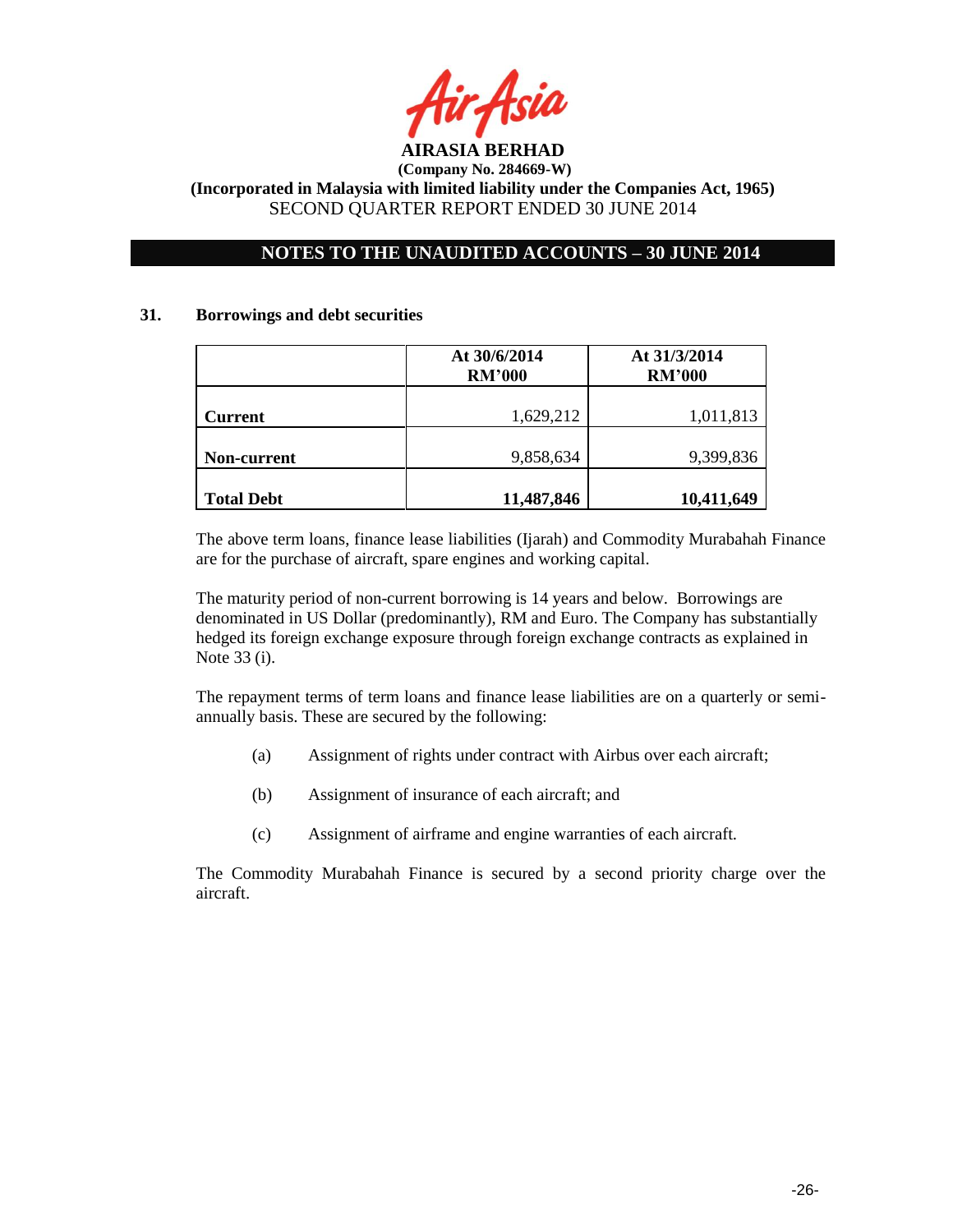

# **NOTES TO THE UNAUDITED ACCOUNTS – 30 JUNE 2014**

### **32. Derivative Financial Instruments:**

The fair value of derivative financial instruments is determined in accordance with FRS139 "Financial Instruments: Recognition and Measurement"

(i) Forward Foreign Exchange Contracts

As at 30 June 2014, AirAsia Berhad has hedged approximately 49% of its dollar liabilities aircraft and engine loans into Malaysian Ringgit ("MYR") by using long dated foreign exchange forward contracts. The latest weighted average of USD/MYR forward exchange rate is 3.2255.

(ii) Interest Rate Hedging

As at 30 June 2014, the Group has entered interest rate hedging transactions to hedge against fluctuations in the US\$ Libor on its existing aircraft financing for aircraft delivering from 2005 to 2014.

(iii) Fuel Hedging

As at 30 June 2014, the Group has entered into Singapore Jet Kerosene fixed swap which represents up to 36% of the Group's total budgeted fuel consumption for the second half of 2014.

The Group has also entered into Singapore Jet Kerosene fixed swap which represents up to 9% of the Group's budgeted fuel consumption for the first quarter of 2015.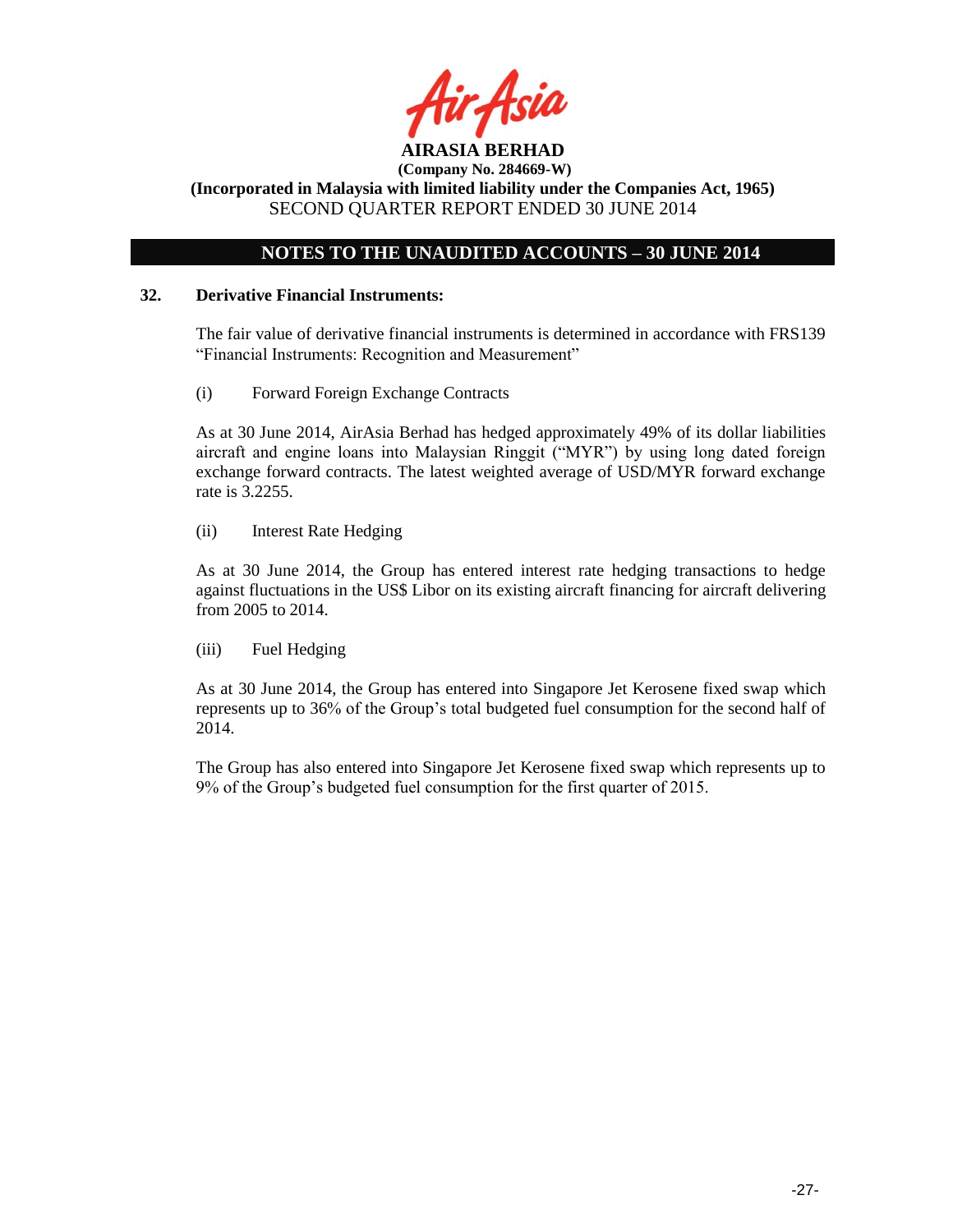

# **NOTES TO THE UNAUDITED ACCOUNTS – 30 JUNE 2014**

## **32. Derivative financial instruments (continued)**

| Barrels (million)<br>RM (million)<br>(i) Fuel contract<br>1.1<br>12.6<br>- less than 1 year<br>- 1 year to 3 years<br>12.6<br>1.1<br><b>Total</b><br>RM (million)<br>RM (million)<br>(ii) Interest rate contracts<br>- less than 1 year<br>10.2<br>- 1 year to 3 years<br>(4.6)<br>3,512.7<br>- more than 3 years<br>(268.6)<br>3,522.9<br><b>Total</b><br>(273.2)<br>RM (million)<br>RM (million)<br>(iii) Foreign currency contracts<br>4.2<br>- less than 1 year<br>(0.1)<br>- 1 year to 3 years<br>11.1<br>0.1<br>3,114.0<br>- more than 3 years<br>153.5<br>3,129.3<br>153.5<br><b>Total</b> | <b>Type of derivatives</b> | <b>Notional Value</b><br>as at 31/3/2014 | <b>Fair Value</b><br>as at 31/3/2014<br><b>Assets/(Liabilities)</b> |
|---------------------------------------------------------------------------------------------------------------------------------------------------------------------------------------------------------------------------------------------------------------------------------------------------------------------------------------------------------------------------------------------------------------------------------------------------------------------------------------------------------------------------------------------------------------------------------------------------|----------------------------|------------------------------------------|---------------------------------------------------------------------|
|                                                                                                                                                                                                                                                                                                                                                                                                                                                                                                                                                                                                   |                            |                                          |                                                                     |
|                                                                                                                                                                                                                                                                                                                                                                                                                                                                                                                                                                                                   |                            |                                          |                                                                     |
|                                                                                                                                                                                                                                                                                                                                                                                                                                                                                                                                                                                                   |                            |                                          |                                                                     |
|                                                                                                                                                                                                                                                                                                                                                                                                                                                                                                                                                                                                   |                            |                                          |                                                                     |
|                                                                                                                                                                                                                                                                                                                                                                                                                                                                                                                                                                                                   |                            |                                          |                                                                     |
|                                                                                                                                                                                                                                                                                                                                                                                                                                                                                                                                                                                                   |                            |                                          |                                                                     |
|                                                                                                                                                                                                                                                                                                                                                                                                                                                                                                                                                                                                   |                            |                                          |                                                                     |
|                                                                                                                                                                                                                                                                                                                                                                                                                                                                                                                                                                                                   |                            |                                          |                                                                     |
|                                                                                                                                                                                                                                                                                                                                                                                                                                                                                                                                                                                                   |                            |                                          |                                                                     |
|                                                                                                                                                                                                                                                                                                                                                                                                                                                                                                                                                                                                   |                            |                                          |                                                                     |
|                                                                                                                                                                                                                                                                                                                                                                                                                                                                                                                                                                                                   |                            |                                          |                                                                     |
|                                                                                                                                                                                                                                                                                                                                                                                                                                                                                                                                                                                                   |                            |                                          |                                                                     |
|                                                                                                                                                                                                                                                                                                                                                                                                                                                                                                                                                                                                   |                            |                                          |                                                                     |
|                                                                                                                                                                                                                                                                                                                                                                                                                                                                                                                                                                                                   |                            |                                          |                                                                     |

The related accounting policies, cash requirements of the derivatives, risks associated with the derivatives and policies to mitigate those risks are unchanged since the last financial year.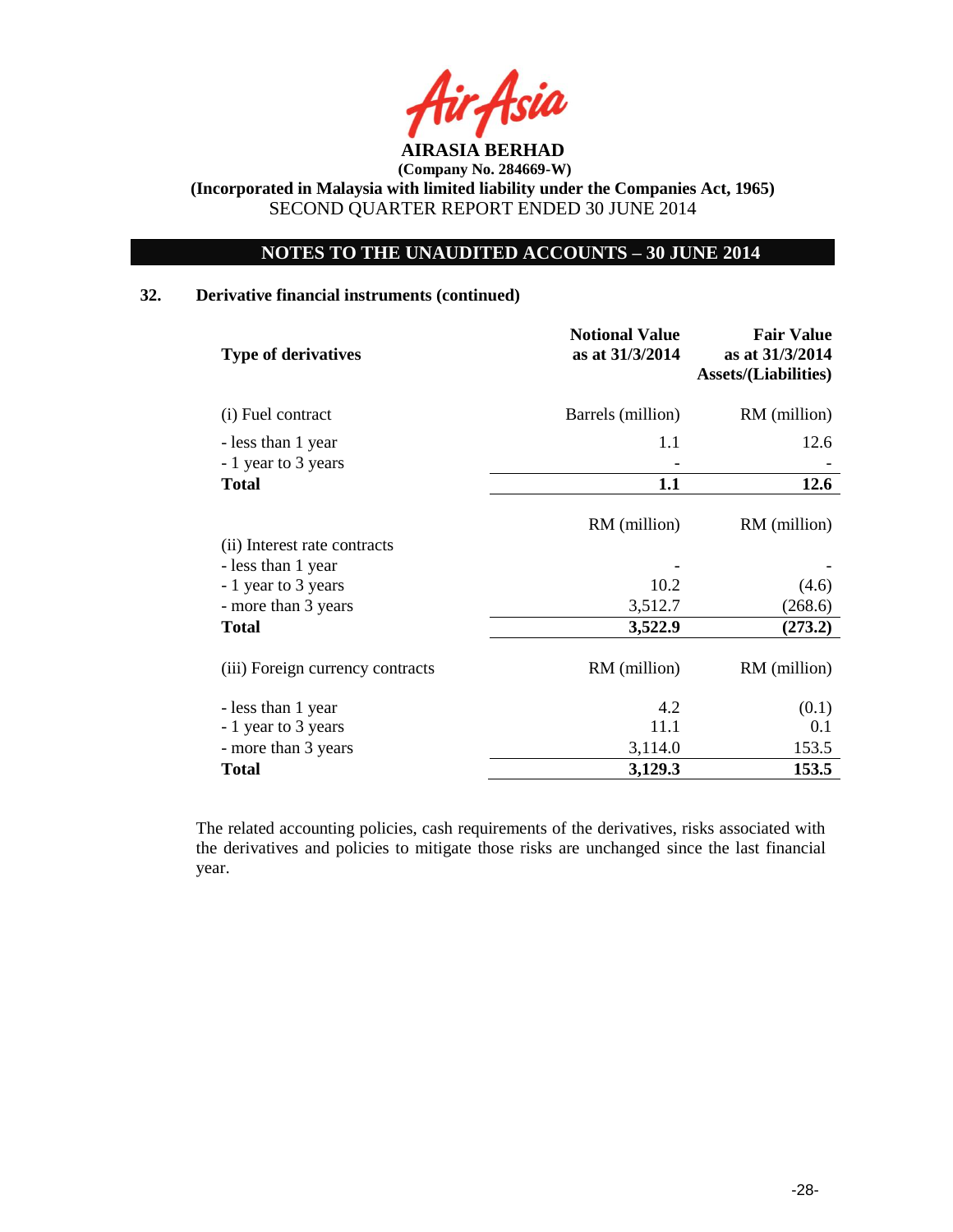

## **NOTES TO THE UNAUDITED ACCOUNTS – 30 JUNE 2014**

#### **33. Fair value estimation**

The carrying amounts of cash and cash equivalents, trade and other current assets, and trade and other liabilities approximate their respective fair values due to the relatively short-term maturity of these financial instruments. The table below analyses financial instruments carried at fair value, by valuation method.The different levels have been defined as follows:

- Quoted prices (unadjusted) in active markets for identical assets or liabilities (Level1).
- Inputs other than quoted prices included within level 1 that are observable for the asset or liability, either directly (that is, as prices) or indirectly (that is, derived from prices) (Level 2).
- Inputs for the asset or liability that are not based on observable market data (that is, Unobservable inputs) (Level 3).

The following tables presents the Group and Company's assets and liabilities that are measured at fair value at 30 June 2014 and 31 December 2013:

|                                                       | Level 1<br><b>RM'000</b> | Level <sub>2</sub><br><b>RM'000</b> | Level 3<br><b>RM'000</b> | Total<br><b>RM'000</b> |
|-------------------------------------------------------|--------------------------|-------------------------------------|--------------------------|------------------------|
| 30 June 2014                                          |                          |                                     |                          |                        |
| Assets                                                |                          |                                     |                          |                        |
| Financial assets at fair value through profit or loss |                          |                                     |                          |                        |
| - Trading derivatives                                 |                          |                                     |                          |                        |
| Derivatives used for hedging                          |                          | 6,210                               |                          | 6,210                  |
| Available-for-sale financial assets                   |                          | 148,377                             |                          | 148,377                |
| - Equity securities                                   | 458,707                  |                                     | 10,125                   | 468,832                |
| <b>Total Assets</b>                                   | 458,707                  | 154,587                             | 10,125                   | 623,419                |
| Liabilities                                           |                          |                                     |                          |                        |
| Financial assets at fair value through profit or loss |                          |                                     |                          |                        |
| - Trading derivatives                                 |                          | 66,236                              |                          | 66,236                 |
| Derivatives used for hedging                          |                          | 195,478                             |                          | 195,478                |
| <b>Total Liabilities</b>                              |                          | 261,714                             |                          | 261,714                |
| 31 December 2013                                      |                          |                                     |                          |                        |
| Assets                                                |                          |                                     |                          |                        |
| Financial assets at fair value through profit or loss |                          |                                     |                          |                        |
| - Trading derivatives                                 |                          | 37,374                              |                          | 37,374                 |
| Derivatives used for hedging                          |                          | 201,464                             |                          | 201,464                |
| Available-for-sale financial assets                   |                          |                                     |                          |                        |
| - Equity securities                                   | 561.770                  |                                     | 10.125                   | 571,895                |
| <b>Total Assets</b>                                   | 561,770                  | 238,838                             | 10,125                   | 810,733                |
| Liabilities                                           |                          |                                     |                          |                        |
| Financial assets at fair value through profit or loss |                          |                                     |                          |                        |
| - Trading derivatives                                 |                          | 85,823                              |                          | 85,823                 |
| Derivatives used for hedging                          |                          | 195,490                             |                          | 195,490                |
| <b>Total Liabilities</b>                              |                          | 281,313                             |                          | 281,313                |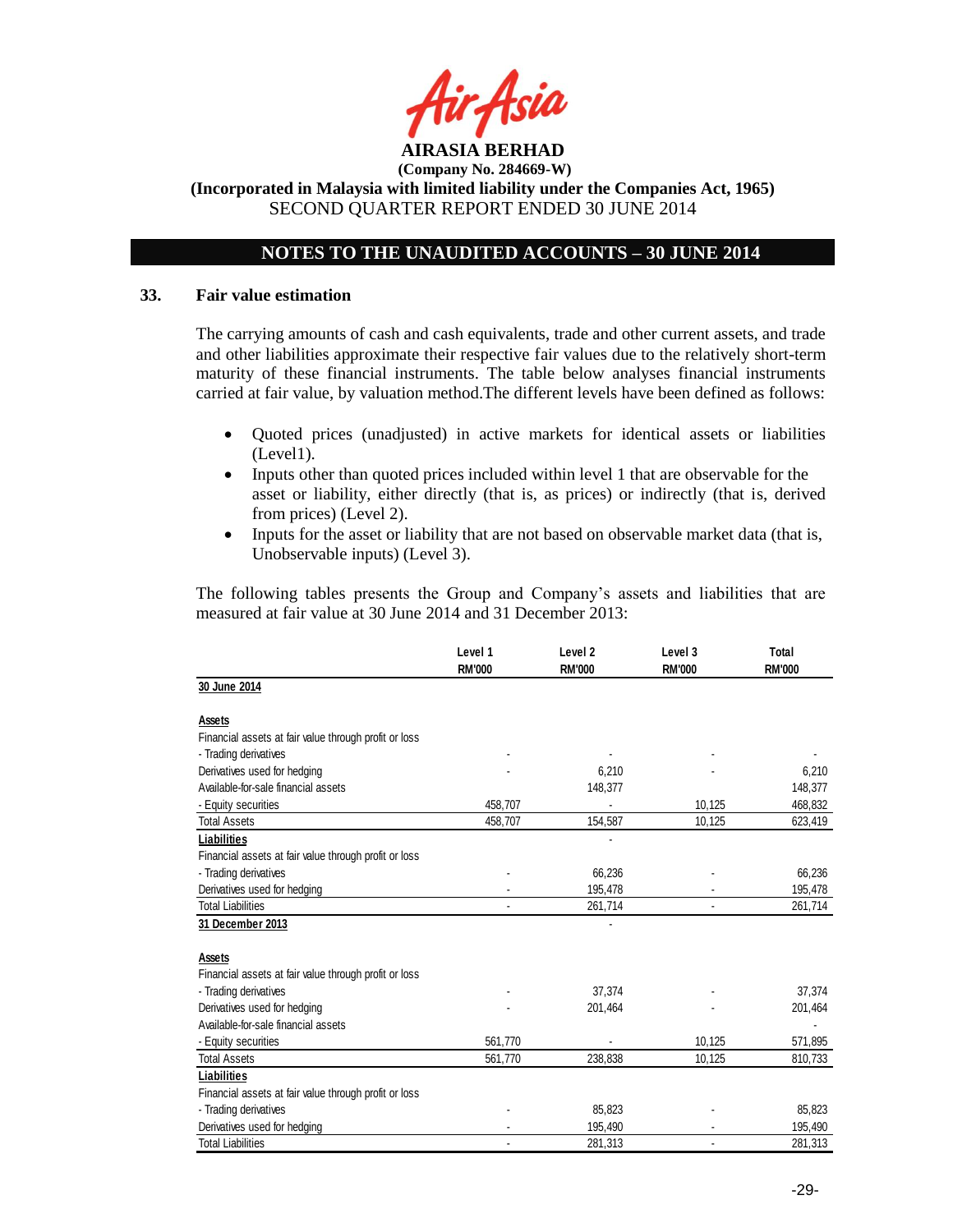

## **NOTES TO THE UNAUDITED ACCOUNTS – 30 JUNE 2014**

### **33. Fair value estimation (continued)**

Financial instruments are classified as Level 1 if their value is observable in an active market. Such instruments are valued by reference to unadjusted quoted prices for identical assets or liabilities in active markets where the quoted prices is readily available, and the price represents actual and regularly occurring market transactions. An active market is one in which transactions occur with sufficient volume and frequency to provide pricing information on an on-going basis. These would include actively traded listed equities and actively exchange-traded derivatives.

Where fair value is determined using unquoted market prices in less active markets or quoted prices for similar assets and liabilities, such instruments are generally classified as Level 2. In cases where quoted prices are generally not available, the Group then determines fair value based upon valuation techniques that use as inputs, market parameters including but not limited to yield curves, volatilities and foreign exchange rates. The majority of valuation techniques employ only observable market data and so reliability of the fair value measurement is high. These would include certain bonds, government bonds, corporate debt securities, repurchase and reverse purchase agreements, loans, credit derivatives, certain issued notes and the Group's over the counter ("OTC") derivatives.

Financial instruments are classified as Level 3 if their valuation incorporates significant inputs that are not based on observable market data (unobservable inputs). Such inputs are generally determined based on observable inputs of a similar nature, historical observations on the level of the input or other analytical techniques. This category includes private equity investments, certain OTC derivatives (requiring complex and unobservable inputs such as correlations and long dated volatilities) and certain bonds.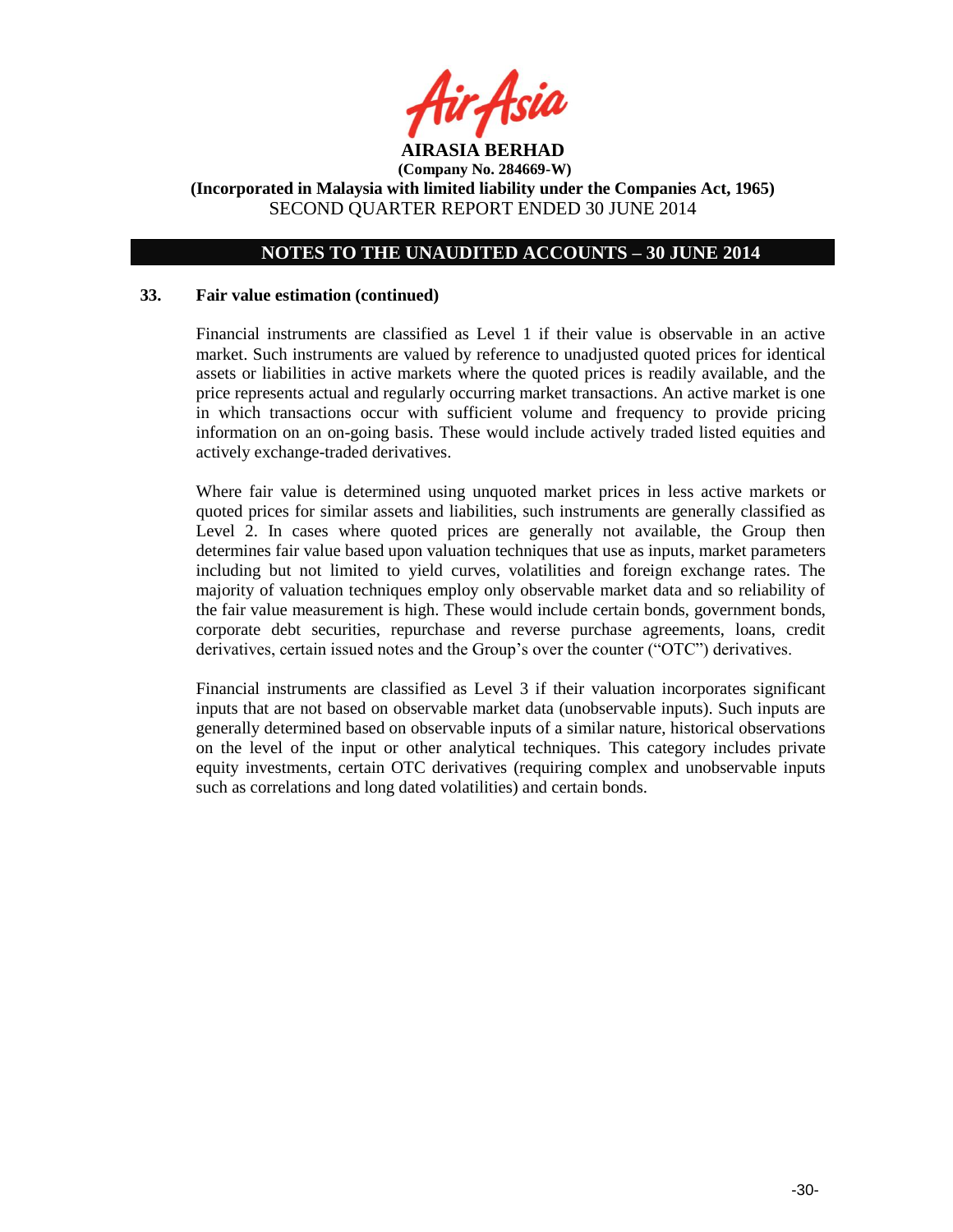

**(Company No. 284669-W) (Incorporated in Malaysia with limited liability under the Companies Act, 1965)**

SECOND QUARTER REPORT ENDED 30 JUNE 2014

# **NOTES TO THE UNAUDITED ACCOUNTS – 30 JUNE 2014**

## **34. Material litigation**

As at 20 August 2014, there was no material litigation against the Group.

## **35. Proposed dividend**

The Directors do not recommend any dividend for the quarter ended 30 June 2014.

## **36. Earnings per share**

## *(a) Basic earnings per share*

Basic earnings per share of the Group are calculated by dividing the net profit for the period by the weighted average number of ordinary shares in issue during the period.

|                                                                                         | <b>INDIVIDUAL QUARTER</b>      |                                | <b>CUMULATIVE QUARTER</b>             |                       |
|-----------------------------------------------------------------------------------------|--------------------------------|--------------------------------|---------------------------------------|-----------------------|
|                                                                                         | <b>Current</b>                 | <b>Preceding Year</b>          | <b>Current</b><br><b>Year to Date</b> | <b>Preceding Year</b> |
|                                                                                         | <b>Quarter</b><br><b>Ended</b> | <b>Quarter</b><br><b>Ended</b> |                                       | to Date               |
|                                                                                         | 30/6/14                        | 30/6/13                        | 30/6/14                               | 30/6/13               |
| Net profit for the financial period<br>(RM'000)                                         | 367,155                        | 58,348                         | 506,873                               | 163,141               |
| Weighted average number of<br>ordinary shares in issue for basic<br>EPS $(^{\circ}000)$ | 2,780,542                      | 2,780,429                      | 2,780,542                             | 2,780,429             |
| Adjusted for<br>share<br>options<br>granted $(000)$                                     | 773                            | 2,056                          | 773                                   | 2,056                 |
| Adjusted<br>weighted<br>average<br>number of ordinary shares ('000)                     | 2,781,315                      | 2,782,485                      | 2,781,315                             | 2,782,485             |
| Basic earnings per share (sen)<br>Diluted earnings per share (sen)                      | 13.2<br>13.2                   | 2.1<br>2.1                     | 18.2<br>18.2                          | 5.9<br>5.9            |